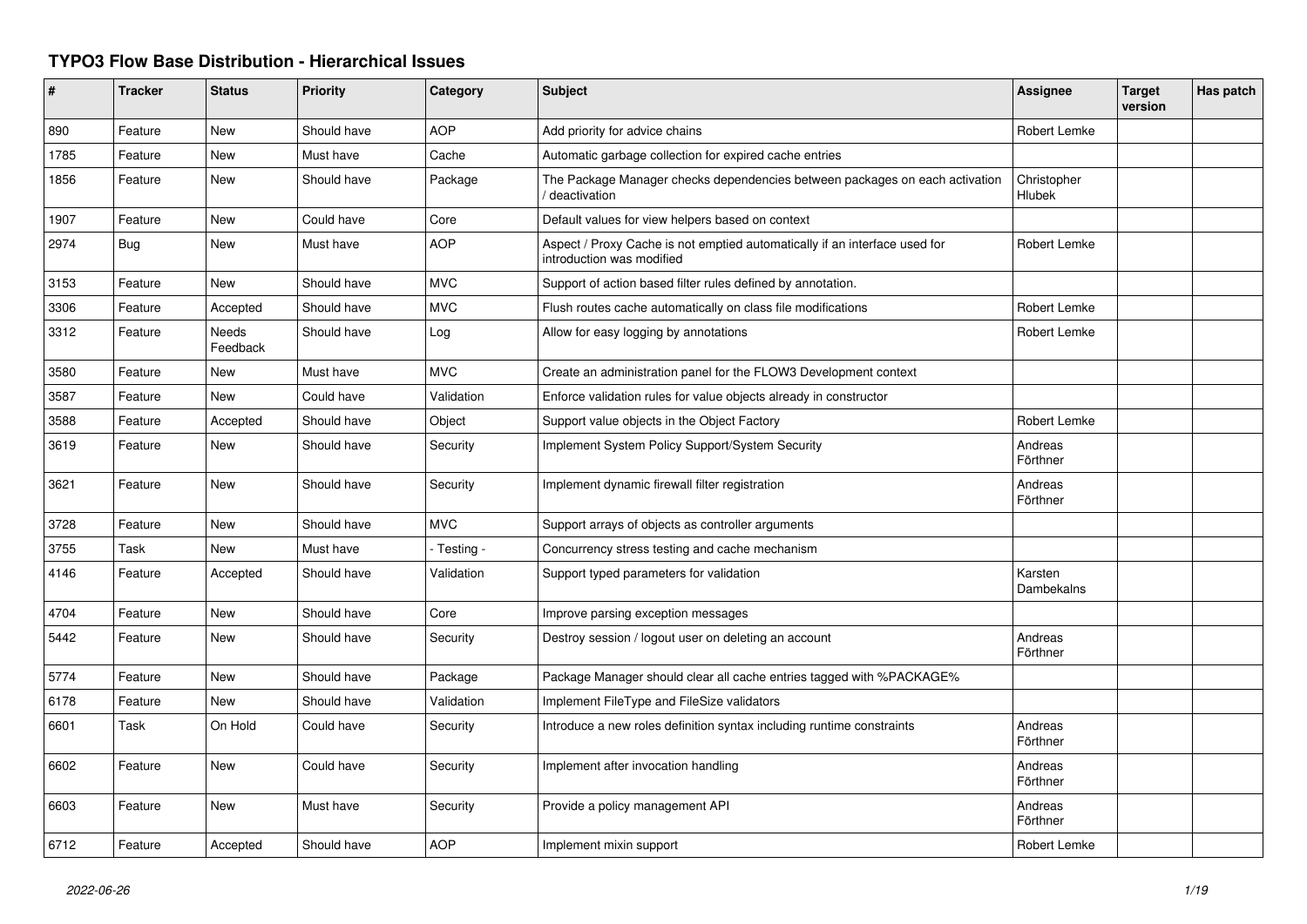| #     | <b>Tracker</b> | <b>Status</b>            | <b>Priority</b> | Category           | <b>Subject</b>                                                                                                                                          | Assignee               | <b>Target</b><br>version | Has patch |
|-------|----------------|--------------------------|-----------------|--------------------|---------------------------------------------------------------------------------------------------------------------------------------------------------|------------------------|--------------------------|-----------|
| 8462  | Feature        | <b>New</b>               | Should have     | Security           | Check subobjects in query rewriting                                                                                                                     |                        |                          |           |
| 8463  | Feature        | New                      | Should have     | Security           | Check security policy for objects reconstituted in the session scope                                                                                    |                        |                          |           |
| 8981  | Feature        | New                      | Could have      |                    | Security/Performance: Provide Webserver Configuration file for common webservers<br>do not use .htaccess                                                |                        |                          |           |
| 9005  | Feature        | Accepted                 | Could have      |                    | Fluid Template Analyzer (FTA)                                                                                                                           | Sebastian<br>Kurfuerst |                          |           |
| 9514  | Feature        | New                      | Should have     |                    | Support explicit Array Arguments for ViewHelpers                                                                                                        |                        |                          |           |
| 9537  | Feature        | <b>New</b>               | Should have     | Persistence        | Query criterions should be able to compare whole objects                                                                                                |                        |                          |           |
| 9950  | Task           | <b>New</b>               | Should have     | <b>ViewHelpers</b> | Binding to nested arrays impossible for form-elements                                                                                                   |                        |                          |           |
| 9968  | Feature        | New                      | Should have     | Security           | Promote security publishing configuration automatically when persisting models                                                                          | Andreas<br>Förthner    |                          |           |
| 10678 | Bug            | <b>New</b>               | Must have       | Reflection         | ReflectionService doesn't reflect methods of child classes correctly when they get<br>reflected before their parent class in the initialization process |                        |                          |           |
| 13045 | Bug            | New                      | Should have     |                    | Entity decode of strings are different between if-conditions and output of variable                                                                     |                        |                          |           |
| 25907 | Task           | New                      | Should have     | <b>MVC</b>         | Referrer should only contain the URI of the previous request                                                                                            |                        |                          |           |
| 25988 | Bug            | New                      | Should have     | Object             | Useless proxies are built for some classes                                                                                                              |                        |                          |           |
| 26767 | Feature        | New                      | Should have     | Reflection         | Reflection method to get a method return type and documentation                                                                                         |                        |                          |           |
| 27045 | <b>Bug</b>     | New                      | Should have     | <b>AOP</b>         | Introduced properties are not available in the reflection service during a compile run                                                                  |                        |                          |           |
| 28231 | Feature        | New                      | Should have     | <b>MVC</b>         | Allow output to STDERR for CLI Response                                                                                                                 |                        |                          |           |
| 28964 | Feature        | New                      | Could have      |                    | Integrate Behat tool for BDD                                                                                                                            |                        |                          |           |
| 29202 | Task           | New                      | Should have     | Documentation -    | Provide a Cherokee Server Configuration for FLOW3                                                                                                       |                        |                          |           |
| 29387 | Feature        | <b>Needs</b><br>Feedback | Should have     | Security           | A token with wrong credentials should throw an exception                                                                                                | Andreas<br>Förthner    |                          |           |
| 29405 | <b>Bug</b>     | <b>New</b>               | Must have       | Session            | When storing a new entity inside the session, it will be fully serialized instead of just<br>the reference being stored                                 |                        |                          |           |
| 29425 | <b>Bug</b>     | New                      | Should have     | Persistence        | Deletion of a blog post with resources fails with FK constraint error                                                                                   |                        |                          |           |
| 29476 | Feature        | New                      | Should have     |                    | Provider rendering time and query count for request                                                                                                     |                        |                          |           |
| 29794 | Feature        | New                      | Should have     |                    | Initialize collections in generated models                                                                                                              |                        |                          |           |
| 30258 | Feature        | New                      | Should have     |                    | Support optional package dependencies                                                                                                                   |                        |                          |           |
| 30418 | Feature        | New                      | Should have     | Core               | Package bootstrapping following dependencies                                                                                                            |                        |                          |           |
| 30424 | Bug            | New                      | Must have       | <b>MVC</b>         | Forward object arguments with changes                                                                                                                   |                        |                          |           |
| 30425 | Bug            | New                      | Should have     | Security           | New methods are not updated in Policies during Development                                                                                              |                        |                          |           |
| 30428 | Feature        | New                      | Should have     | <b>MVC</b>         | Cloning of request arguments                                                                                                                            |                        |                          |           |
| 31002 | <b>Bug</b>     | New                      | Should have     | Reflection         | Generated sleep method handles static properties as members.                                                                                            |                        |                          |           |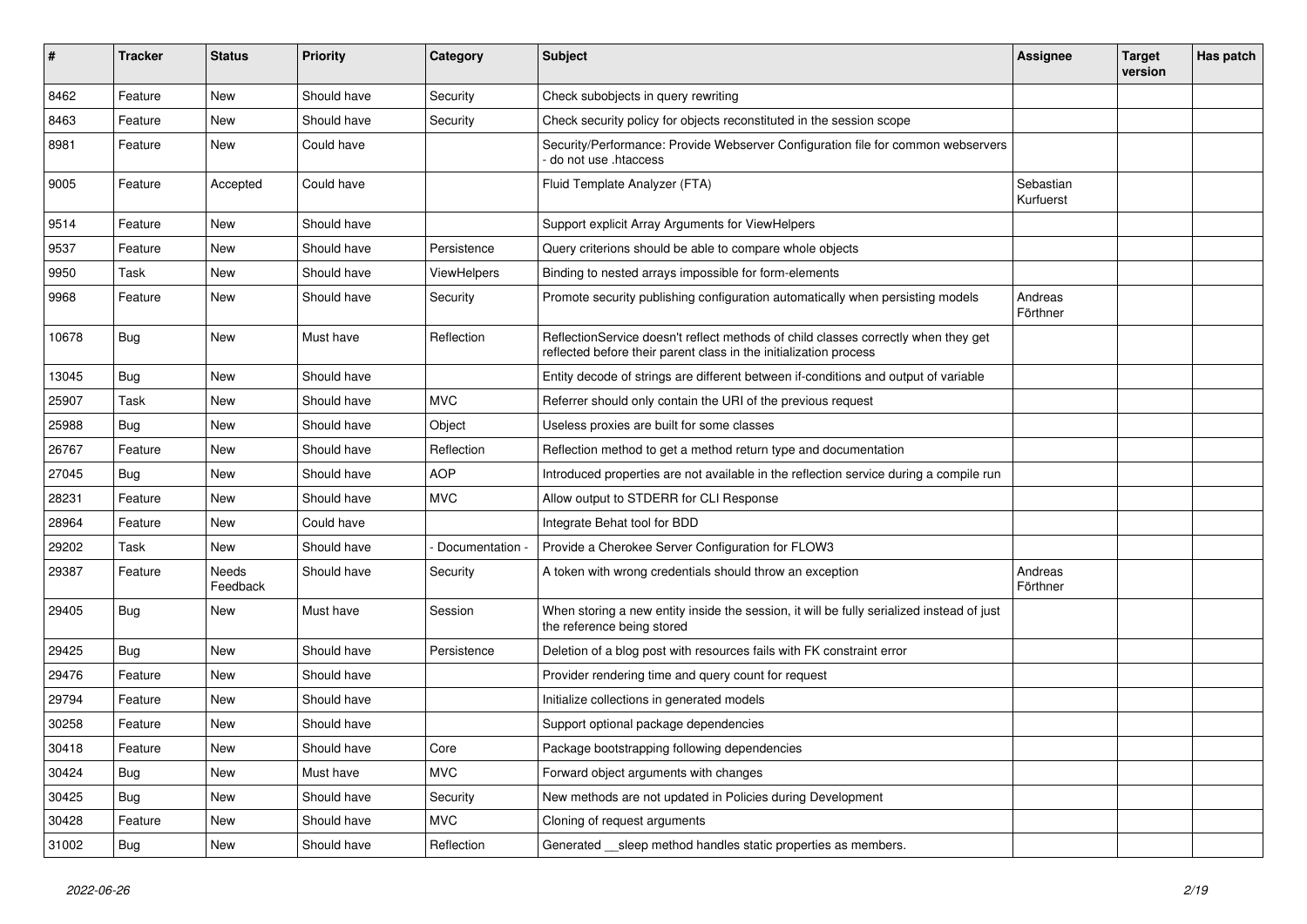| #     | <b>Tracker</b> | <b>Status</b>       | <b>Priority</b> | Category | <b>Subject</b>                                                                                                                                    | <b>Assignee</b>        | <b>Target</b><br>version | Has patch |
|-------|----------------|---------------------|-----------------|----------|---------------------------------------------------------------------------------------------------------------------------------------------------|------------------------|--------------------------|-----------|
| 33308 | Task           | New                 | Should have     |          | General date and time handling rules                                                                                                              |                        |                          |           |
| 35420 | Suggestion     | New                 | Should have     |          | Review use of try / catch in the Security Framework                                                                                               | Andreas<br>Förthner    |                          |           |
| 38379 | Feature        | New                 | Should have     |          | Implement a Eel-ViewHelper                                                                                                                        |                        |                          |           |
| 38459 | Bug            | <b>New</b>          | Must have       |          | Accessing a not present property/method should error verbosely                                                                                    | Sebastian<br>Kurfuerst |                          |           |
| 38875 | Suggestion     | <b>New</b>          | Should have     |          | Have a Translator object available in action controllers                                                                                          |                        |                          |           |
| 39432 | Task           | <b>New</b>          | Should have     |          | Clarify introducing properties                                                                                                                    |                        |                          |           |
| 39790 | Feature        | <b>New</b>          | Should have     |          | Allow forward slashes where backslashes need to be specified                                                                                      |                        |                          |           |
| 41508 | Task           | <b>Under Review</b> | Should have     |          | Replace Jasmine by Buster.js                                                                                                                      |                        |                          |           |
| 41843 | Bug            | New                 | Should have     |          | Composer and rename issues (umbrella issue)                                                                                                       |                        |                          |           |
| 42240 | Task           | <b>New</b>          | Should have     |          | Make Eel usable outside of TYPO3 Flow                                                                                                             |                        |                          |           |
| 42407 | Story          | <b>New</b>          | Should have     |          | Asset Management                                                                                                                                  |                        | 2.1                      |           |
| 42408 | Story          | New                 | Could have      |          | Locale Detection / Selection                                                                                                                      |                        | 2.1                      |           |
| 43424 | Feature        | <b>Under Review</b> | Should have     |          | Support subpackage when kickstarting model & repository                                                                                           | Karsten<br>Dambekalns  | 2.0.1                    |           |
| 44078 | Task           | <b>New</b>          | Should have     |          | Probably false behavior in symlinked environment                                                                                                  |                        |                          |           |
| 44684 | <b>Bug</b>     | New                 | Should have     |          | Authorization header redirect in .htaccess strips the Basic-prefix                                                                                |                        |                          |           |
| 45100 | Feature        | <b>Under Review</b> | Should have     |          | RequestDispatchingAspect should check if entry point can handle current request                                                                   | Christopher<br>Hlubek  |                          |           |
| 45164 | Feature        | Accepted            | Should have     |          | Define syntax for validation rules in YAML                                                                                                        | Karsten<br>Dambekalns  |                          |           |
| 45345 | Feature        | Needs<br>Feedback   | Should have     |          | Easy to use comments for fluid that won't show in output                                                                                          |                        |                          |           |
| 45413 | <b>Bug</b>     | <b>Under Review</b> | Should have     |          | Overriding boolean properties using Objects.yaml is broken                                                                                        |                        |                          |           |
| 46244 | Bug            | <b>Under Review</b> | Should have     |          | Remove call to PHP_BINDIR in CoreCommandController                                                                                                |                        |                          |           |
| 47052 | Bug            | New                 | Should have     |          | Clear doctrine caches after migration applied                                                                                                     |                        |                          |           |
| 47419 | <b>Bug</b>     | New                 | Must have       |          | Composer issues                                                                                                                                   |                        | 2.0.1                    |           |
| 47423 | Task           | <b>Under Review</b> | Could have      |          | Decouple TYPO3.Party from Flow                                                                                                                    | Christian Müller       |                          |           |
| 47601 | Bug            | New                 | Should have     |          | Template Path of Submodules contains lowercase Namespace                                                                                          |                        |                          |           |
| 47637 | Bug            | New                 | Should have     |          | Property with @ORM\Column(nullable=true,type="decimal",scale=2) results as type<br>"string" in Collection Objects and not as expected as "double" |                        |                          |           |
| 47638 | Bug            | <b>New</b>          | Should have     |          | Delete a ValueObject by its identity                                                                                                              |                        |                          |           |
| 47818 | <b>Bug</b>     | New                 | Must have       |          | Wrong link on Welcome screen                                                                                                                      |                        |                          |           |
| 48355 | Feature        | New                 | Could have      |          | Assign output of viewhelper to template variable for further processing.                                                                          |                        |                          |           |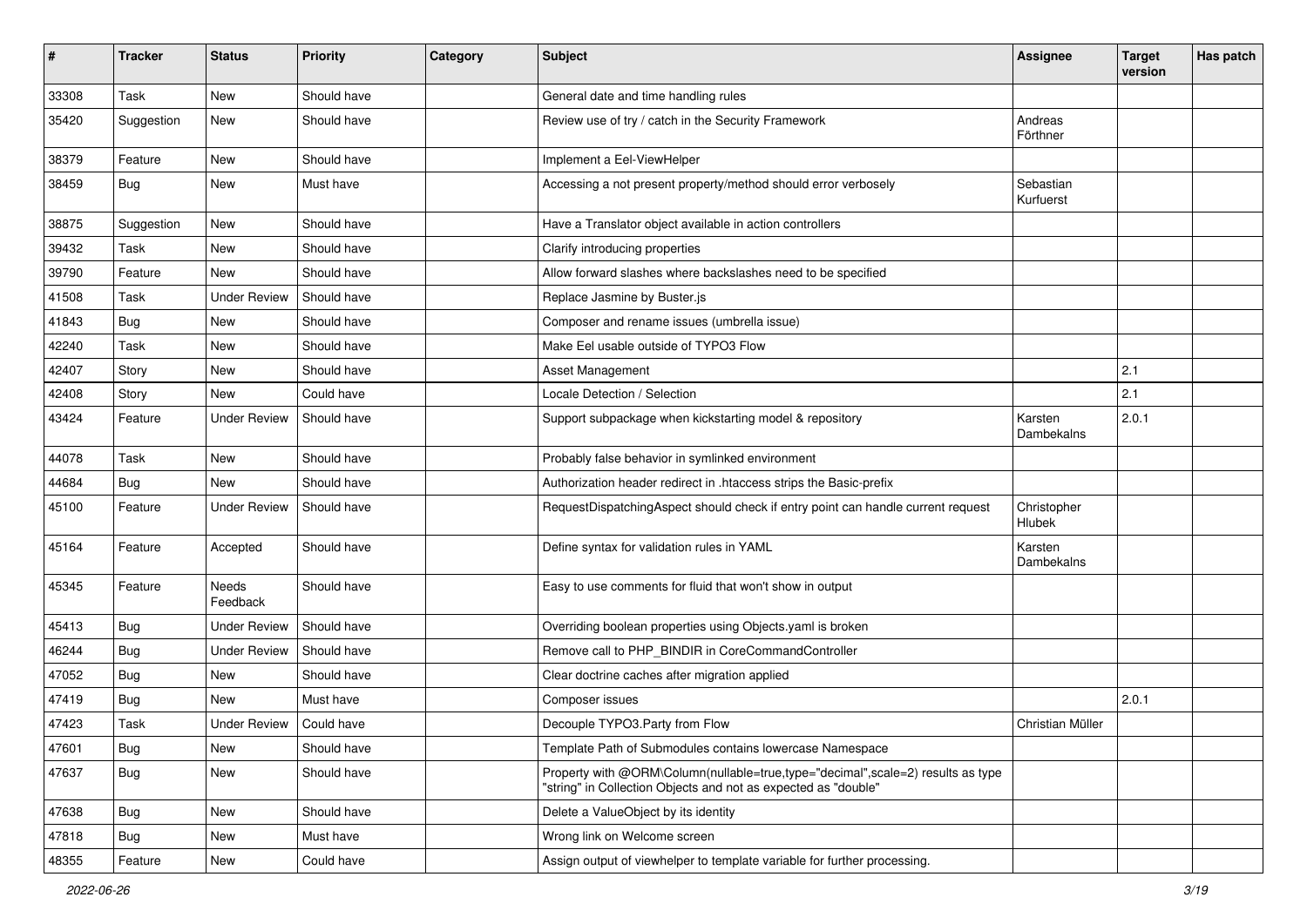| #     | <b>Tracker</b> | <b>Status</b>       | <b>Priority</b> | Category             | Subject                                                                                     | <b>Assignee</b> | <b>Target</b><br>version | Has patch      |
|-------|----------------|---------------------|-----------------|----------------------|---------------------------------------------------------------------------------------------|-----------------|--------------------------|----------------|
| 50130 | Bug            | Needs<br>Feedback   | Should have     |                      | Different fallback for php.exe on windows                                                   |                 |                          |                |
| 50255 | <b>Bug</b>     | New                 | Should have     |                      | Different collations runnig migrate/update                                                  |                 |                          |                |
| 51183 | Task           | New                 | Should have     |                      | CLI improvements                                                                            |                 |                          |                |
| 52509 | <b>Bug</b>     | New                 | Should have     |                      | Child-Object's Identifier get's lost on Form-Submission with Validation Error               |                 |                          |                |
| 52526 | Bug            | New                 | Should have     |                      | Unfinished programming of DateTime converter                                                |                 | 2.0.1                    |                |
| 52536 | <b>Bug</b>     | <b>Under Review</b> | Should have     |                      | Errorclass not set if no property-attribute set                                             |                 |                          |                |
| 52938 | <b>Bug</b>     | New                 | Should have     |                      | Resource stream wrapper doesn't work with foreign package                                   |                 |                          |                |
| 53180 | Bug            | New                 | Must have       | <b>Build Process</b> | InjectSettings doesnt work on inheritance (Level 2)                                         |                 |                          |                |
| 53790 | <b>Bug</b>     | New                 | Must have       |                      | Translation handling in Flashmessages is inconsistent to Validation errors                  |                 |                          |                |
| 53961 | <b>Bug</b>     | New                 | Should have     |                      | Composer installer scripts create a .Packages folder                                        |                 |                          |                |
| 53971 | Feature        | New                 | Should have     |                      | Login functionality                                                                         |                 |                          |                |
| 54373 | Task           | New                 | Should have     |                      | Rename Arrays::removeEmptyElementsRecursively to<br>removeNullElementsRecursively           |                 |                          |                |
| 54403 | <b>Bug</b>     | New                 | Should have     |                      | Resources remade when parent record updated                                                 |                 |                          |                |
| 54593 | <b>Bug</b>     | New                 | Must have       |                      | ini_get return value has changed for PHP >=5.3.0 -> changed check-implementation<br>needed! |                 |                          |                |
| 56074 | <b>Bug</b>     | New                 | Should have     |                      | Parse errors cause meaningless Flow exception messages.                                     | Adrian Föder    | 2.x                      |                |
| 56555 | Bug            | New                 | Should have     |                      | Kickstart creates wrong labels in New.html                                                  |                 |                          |                |
| 56639 | Feature        | New                 | Must have       |                      | Implement "getPrivateStorageUriByResource()" for recieving (image-) file URIs               | Robert Lemke    | 2.x                      |                |
| 56859 | <b>Bug</b>     | New                 | Should have     |                      | PHP Warning: TYPO3_Flow_Error_Exception.php not present in Data/Temporary                   |                 |                          |                |
| 58976 | Bug            | New                 | Should have     |                      | debug_backtrace                                                                             |                 |                          |                |
| 59019 | Suggestion     | New                 | Should have     |                      | Add marker for lazyloaded properties to \TYPO3\Flow\var_dump                                |                 |                          |                |
| 59858 | <b>Bug</b>     | New                 | Must have       |                      | Property <path>\CoffeeBean::\$Persistence_Object_Identifier does not exist</path>           |                 | 2.x                      |                |
| 62009 | <b>Bug</b>     | New                 | Should have     |                      | Rewrite URI Filename could be empty                                                         |                 |                          |                |
| 64342 | Bug            | New                 | Should have     |                      | ResourceManager->deleteResource() leaves database entry                                     |                 |                          |                |
| 2817  | Feature        | Needs<br>Feedback   | Should have     | <b>MVC</b>           | Provide safeguard for preventing multiple submits of a form                                 |                 |                          | <b>No</b>      |
| 3291  | Feature        | Needs<br>Feedback   | Should have     |                      | Cacheable viewhelpers                                                                       |                 |                          | N <sub>O</sub> |
| 3305  | Feature        | Accepted            | Must have       | <b>MVC</b>           | Unmodified objects retrieved from a repository should not be validated in the<br>controller | Robert Lemke    |                          | No             |
| 3481  | <b>Bug</b>     | New                 | Should have     | Core                 | Use ViewHelperVariableContainer in PostParseFacet                                           |                 |                          | No             |
| 3585  | Major Feature  | New                 | Should have     |                      | Implement support for value objects                                                         |                 |                          | No             |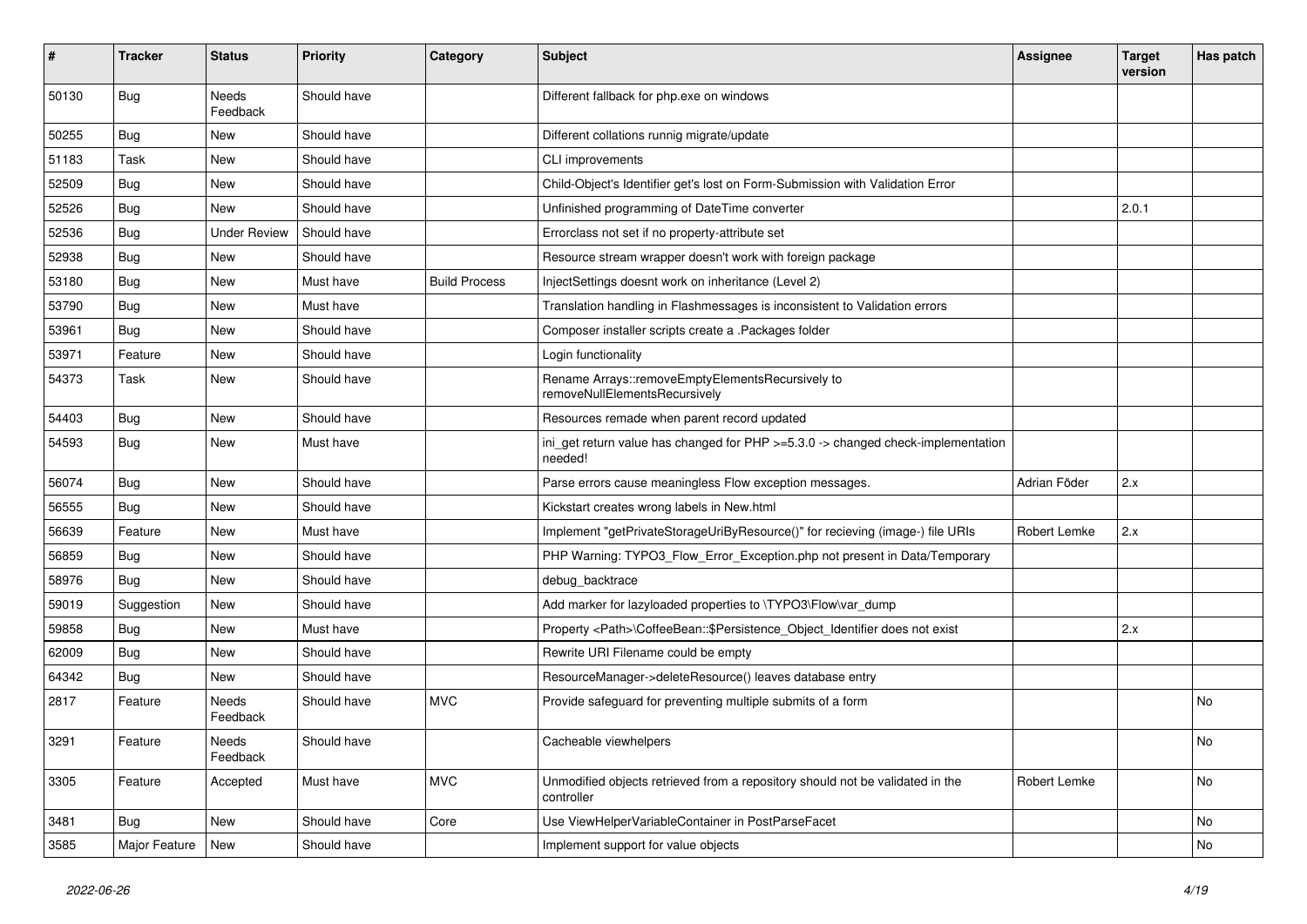| ∦     | <b>Tracker</b> | <b>Status</b>       | <b>Priority</b>      | Category         | <b>Subject</b>                                                                                         | <b>Assignee</b>        | <b>Target</b><br>version | Has patch |
|-------|----------------|---------------------|----------------------|------------------|--------------------------------------------------------------------------------------------------------|------------------------|--------------------------|-----------|
| 3725  | Feature        | New                 | Could have           | ViewHelpers      | <b>CSS Engine</b>                                                                                      | Christian Müller       |                          | No        |
| 5636  | Task           | <b>Under Review</b> | Must have            |                  | Form_RadioViewHelper and CheckBoxViewHelper miss check for existing object<br>before it is accessed.   |                        |                          | No        |
| 5933  | Feature        | Accepted            | Should have          | ViewHelpers      | Optional section rendering                                                                             | Sebastian<br>Kurfuerst |                          | No        |
| 8464  | Feature        | <b>New</b>          | Should have          | Configuration    | Write settings using the ConfigurationManager                                                          |                        |                          | No        |
| 8491  | Task           | Needs<br>Feedback   | Should have          | ViewHelpers      | link.action and uri.action differ in absolute argument                                                 | Karsten<br>Dambekalns  |                          | No        |
| 8648  | Bug            | New                 | Should have          | ViewHelpers      | format.crop ViewHelper should support all features of the crop stdWrap function                        |                        |                          | No        |
| 8923  | Task           | <b>Under Review</b> | Could have           | Documentation -  | Provide a Nginx Server Configuration for FLOW3                                                         | Christian Müller       | 1.1.1                    | No        |
| 8989  | Feature        | Needs<br>Feedback   | Could have           | View             | Search path for fluid template files                                                                   |                        |                          | No        |
| 9313  | Feature        | New                 | Should have          | 118 <sub>n</sub> | Support for currencies                                                                                 |                        |                          | No        |
| 9861  | Feature        | Needs<br>Feedback   | Should have          | Log              | Leave logging up and running as long as possible                                                       |                        |                          | No        |
| 10472 | Feature        | New                 | Could have           | Core             | Fluid Standalone distribution                                                                          |                        |                          | No        |
| 10911 | Task           | <b>New</b>          | Should have          | ViewHelpers      | Tx_Fluid_ViewHelpers_Form_AbstractFormViewHelper->renderHiddenIdentityField<br>should be more reliable |                        |                          | No        |
| 11039 | <b>Bug</b>     | Needs<br>Feedback   | Must have            |                  | Static object container injects properties to result of factory object                                 |                        |                          | No        |
| 12863 | Bug            | New                 | Should have          | Core             | Attributes of a viewhelper can't contain a '-'                                                         | Sebastian<br>Kurfuerst |                          | No        |
| 13559 | Bug            | Accepted            | Should have          | Persistence      | ObjectSerializer failes with persistent objects within arrays                                          | Karsten<br>Dambekalns  |                          | No        |
| 26658 | Task           | New                 | Won't have this time | ViewHelpers      | Make Form ViewHelpers consistent                                                                       |                        |                          | No        |
| 26664 | Task           | New                 | Won't have this time | ViewHelpers      | Clean up Form ViewHelpers                                                                              |                        |                          | No        |
| 26745 | Feature        | New                 | Should have          | <b>MVC</b>       | MVC should know about entities lying in the session                                                    |                        |                          | No        |
| 26765 | Feature        | Accepted            | Should have          | Reflection       | Support class schema features for every reflected class                                                | Karsten<br>Dambekalns  |                          | No        |
| 26943 | Feature        | Needs<br>Feedback   | Should have          | 118 <sub>n</sub> | Add i18n support to domain models                                                                      | Karsten<br>Dambekalns  |                          | No        |
| 26986 | Feature        | Accepted            | Should have          |                  | Debug toolbar                                                                                          | Christian Müller       |                          | No        |
| 27088 | <b>Bug</b>     | On Hold             | Should have          | Object           | initializeObject() is called too early when reconstructing entities                                    |                        |                          | No        |
| 27322 | Feature        | On Hold             | Should have          |                  | Add support for Appserver-in-PHP, which could result in much faster executions.                        | Christopher<br>Hlubek  |                          | No        |
| 27379 | <b>Bug</b>     | Needs<br>Feedback   | Must have            |                  | add check to clear the database at tearDown in testing                                                 |                        |                          | No        |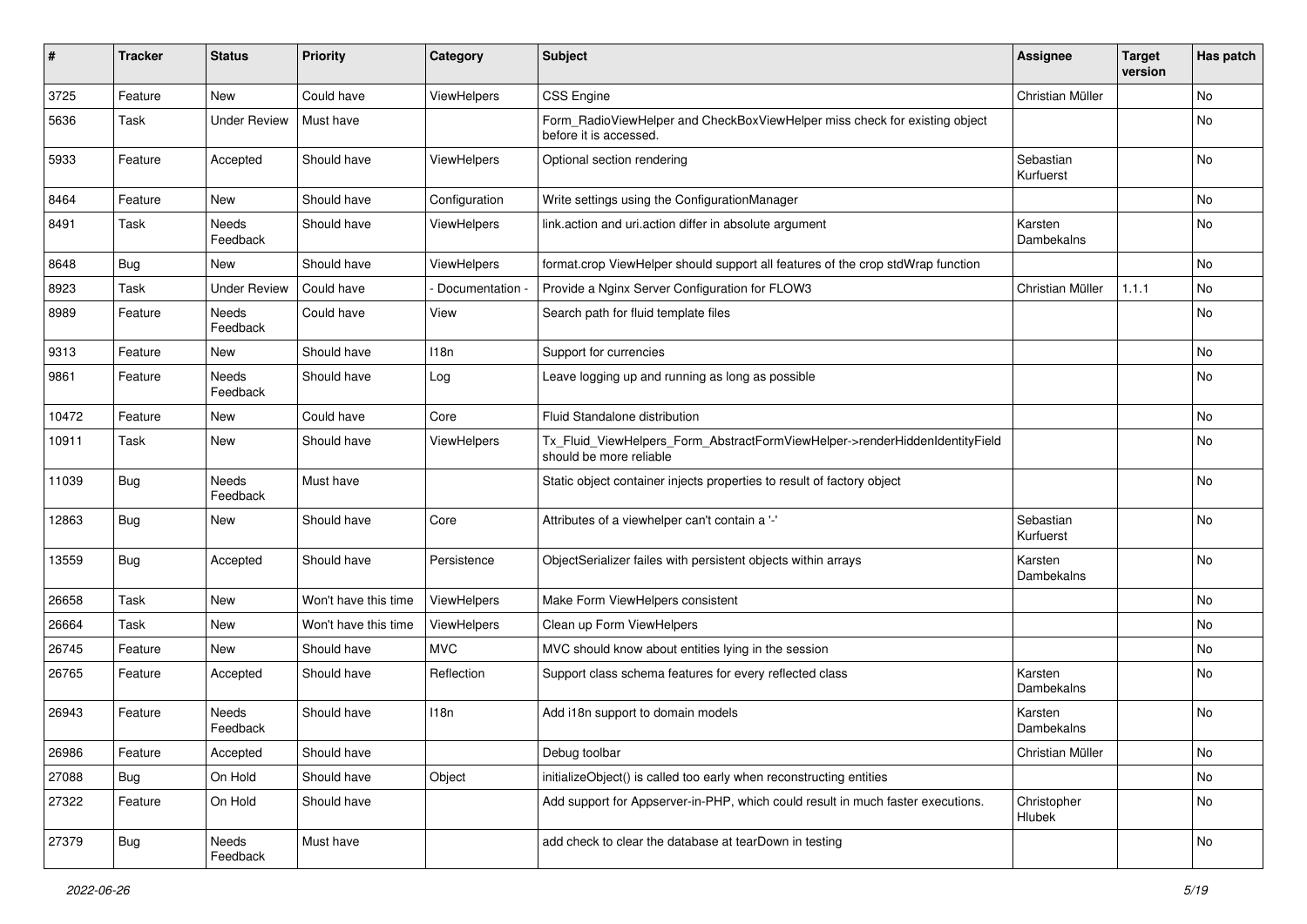| $\sharp$ | <b>Tracker</b> | <b>Status</b>            | <b>Priority</b> | Category        | <b>Subject</b>                                                                                              | <b>Assignee</b>        | <b>Target</b><br>version | Has patch |
|----------|----------------|--------------------------|-----------------|-----------------|-------------------------------------------------------------------------------------------------------------|------------------------|--------------------------|-----------|
| 27561    | Task           | Accepted                 | Could have      | Documentation - | Complete documentation                                                                                      |                        |                          | No        |
| 27607    | <b>Bug</b>     | New                      | Must have       | Core            | Make Fluid comparisons work when first element is STRING, second is NULL.                                   |                        |                          | No        |
| 27721    | Bug            | Needs<br>Feedback        | Should have     | Resource        | Permissions of uploaded resources not correct                                                               | Karsten<br>Dambekalns  |                          | No        |
| 27798    | Bug            | Accepted                 | Must have       | Security        | CSRF protection not working for forms in a plugin                                                           |                        | 2.0.1                    | No        |
| 28016    | Bug            | Needs<br>Feedback        | Should have     | Persistence     | Cascade remove of cleared ArrayCollection                                                                   | Karsten<br>Dambekalns  |                          | No        |
| 28052    | Feature        | On Hold                  | Should have     | Security        | Possibility to enable or disable accounts                                                                   | Julian Kleinhans       |                          | No        |
| 28074    | Feature        | <b>Needs</b><br>Feedback | Should have     |                 | Provide a shell script that installs Phoenix or FLOW3 from git                                              | Markus Bucher          |                          | No        |
| 28136    | Feature        | New                      | Should have     | Persistence     | HTTP Semantics for Transactions and more                                                                    |                        |                          | No        |
| 28319    | Bug            | Needs<br>Feedback        | Should have     | Security        | Access denied will be logged at the wrong location in nested calls                                          |                        |                          | No        |
| 28399    | Feature        | Needs<br>Feedback        | Should have     | Validation      | Validation message and code should be configurable for bundled validators                                   |                        |                          | No        |
| 28549    | <b>Bug</b>     | New                      | Should have     |                 | make widgets cacheable, i.e. not implement childnodeaccess interface                                        |                        |                          | No        |
| 28550    | Bug            | New                      | Should have     |                 | (v4) make widgets cacheable, i.e. not implement childnodeaccess interface                                   |                        |                          | No        |
| 28551    | Bug            | Accepted                 | Should have     |                 | (v4) backport VHTest                                                                                        | Sebastian<br>Kurfuerst |                          | No        |
| 28552    | Bug            | New                      | Should have     |                 | (v5) write ViewHelper test for compiled run; adjust functional test to do two passes<br>(uncached & cached) |                        |                          | No        |
| 28553    | Bug            | New                      | Should have     |                 | improve XHProf test setup                                                                                   |                        |                          | No        |
| 28554    | Bug            | New                      | Should have     |                 | (v4) implement feature flag to disable caching                                                              |                        |                          | No        |
| 29258    | Feature        | Needs<br>Feedback        | Should have     |                 | Provide a way to override classes by environment                                                            |                        |                          | No        |
| 29972    | Feature        | <b>Under Review</b>      | Should have     | MVC - Routing   | Configurable Redirects                                                                                      | <b>Tim Kandel</b>      |                          | No        |
| 30423    | Feature        | New                      | Should have     | <b>MVC</b>      | Rendering template of other action without forward                                                          |                        |                          | No        |
| 30555    | Feature        | New                      | Could have      | Core            | Make TagBuilder more extensible                                                                             |                        |                          | No        |
| 30890    | Feature        | Accepted                 | Should have     | <b>MVC</b>      | Developer Toolbar                                                                                           | Christian Müller       |                          | No        |
| 30933    | Feature        | Needs<br>Feedback        | Should have     | Persistence     | Check for unique constraints on add()                                                                       | Karsten<br>Dambekalns  |                          | No        |
| 31210    | <b>Bug</b>     | New                      | Must have       | Object          | constructor of proxy class not compatible with interfaces defening a constructor                            |                        |                          | No        |
| 31261    | Feature        | New                      | Should have     | Object          | Virtual objects - generate proxy classes for interfaces                                                     |                        |                          | No        |
| 31262    | Feature        | New                      | Should have     | Object          | Named arguments in Objects.yaml for constructor arguments                                                   |                        |                          | No        |
| 31339    | Task           | On Hold                  | Could have      | Documentation - | Search                                                                                                      |                        |                          | No        |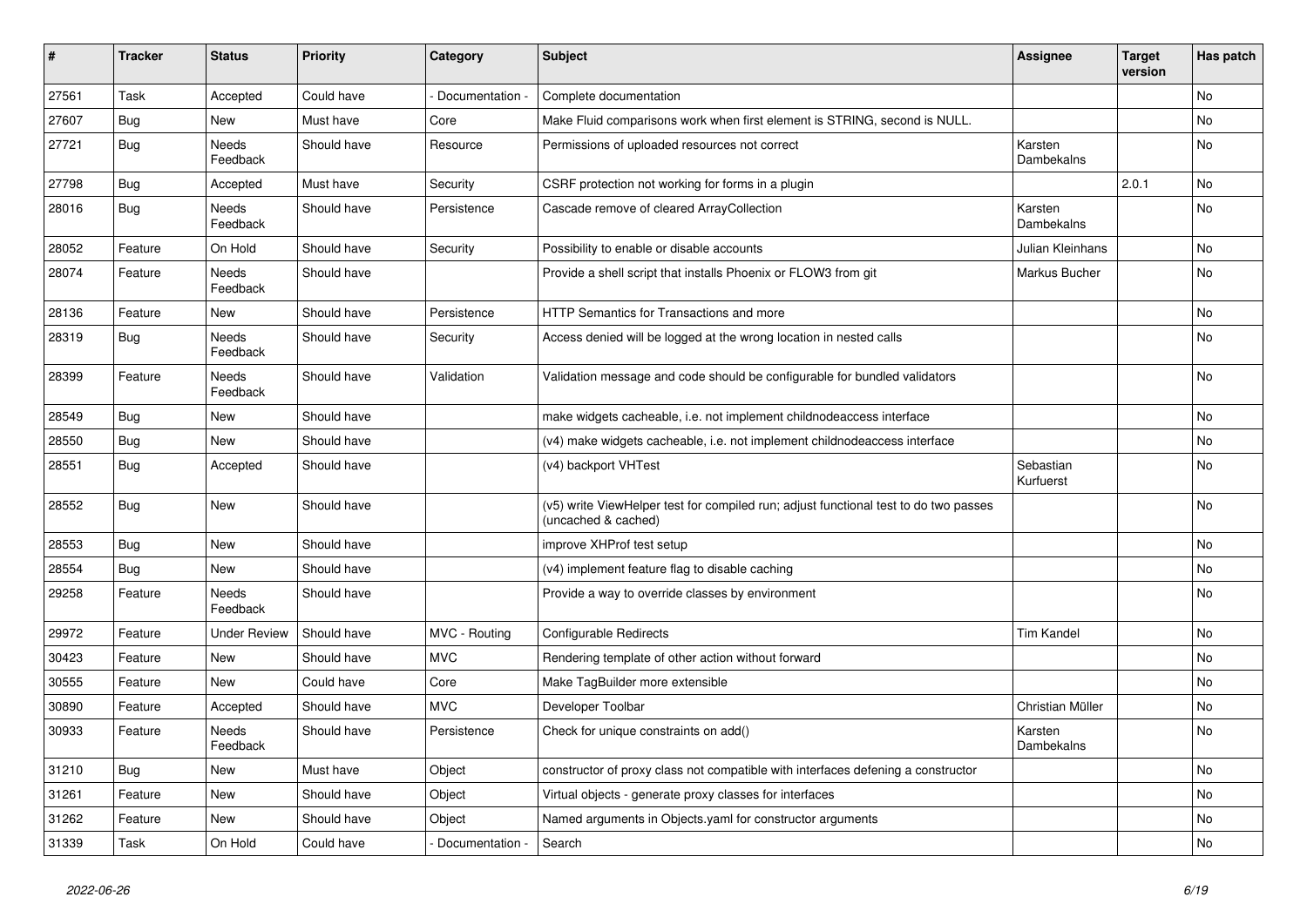| ∦     | <b>Tracker</b> | <b>Status</b>       | <b>Priority</b> | Category    | <b>Subject</b>                                                                     | <b>Assignee</b>        | <b>Target</b><br>version | Has patch |
|-------|----------------|---------------------|-----------------|-------------|------------------------------------------------------------------------------------|------------------------|--------------------------|-----------|
| 31484 | Feature        | Needs<br>Feedback   | Could have      |             | possibility to modify inner workings of proxy class builder                        |                        |                          | No        |
| 31500 | <b>Bug</b>     | <b>Under Review</b> | Must have       | Validation  | Argument validation for CLI requests is not done                                   | Karsten<br>Dambekalns  |                          | <b>No</b> |
| 31955 | Feature        | New                 | Should have     | Widgets     | f:uri.widget                                                                       |                        |                          | No        |
| 32105 | Bug            | New                 | Must have       | Security    | IgnoreValidation ignored if ACL is set for this controller action                  |                        |                          | No        |
| 32294 | Feature        | New                 | Should have     |             | Lazy initialization of loggers                                                     |                        |                          | No        |
| 32574 | Bug            | Accepted            | Should have     | Core        | FLOW3 enters fork bombs when using cgi-fcgi vs cli                                 | Karsten<br>Dambekalns  |                          | No        |
| 32607 | Feature        | Needs<br>Feedback   | Should have     | 118n        | Export localized strings for JS consumption                                        | Karsten<br>Dambekalns  |                          | <b>No</b> |
| 32707 | <b>Bug</b>     | Accepted            | Must have       | Cache       | <b>Bad Bad FileBackend</b>                                                         | Karsten<br>Dambekalns  | 2.0.1                    | No        |
| 32869 | Bug            | New                 | Must have       | Security    | Security config tokenClass doesnt throw exception if not found the class           |                        |                          | No        |
| 32873 | Bug            | Accepted            | Must have       |             | Value changes for logged in account are not persisted due to session serialization | Karsten<br>Dambekalns  |                          | No        |
| 32985 | Feature        | New                 | Should have     | Utility     | Implement Processing Rules when merging numerically-indexed arrays                 |                        |                          | <b>No</b> |
| 33018 | Feature        | New                 | Should have     | 118n        | Translator should support override of labels from other packages                   |                        |                          | No        |
| 33024 | <b>Bug</b>     | Accepted            | Must have       | 118n        | Exception when validating a float in a Model with the Number validator             | Karsten<br>Dambekalns  |                          | <b>No</b> |
| 33049 | Feature        | New                 | Could have      | Core        | Allow configuration of context without environment variable (needed for IIS)       |                        |                          | No        |
| 33055 | Bug            | New                 | Must have       | Security    | AccessDeniedException instead of WebRedirect                                       |                        |                          | No        |
| 33069 | Task           | New                 | Should have     | Command     | Make command output sparse, implement generic verbose switch                       |                        |                          | No        |
| 33078 | Bug            | New                 | Should have     | Security    | No Redirect to Login                                                               |                        |                          | No        |
| 33215 | Feature        | New                 | Should have     |             | RFC: Dynamic values in ObjectAccess paths                                          |                        |                          | <b>No</b> |
| 33258 | Major Feature  | Accepted            | Should have     |             | Implement support for Assetic                                                      |                        |                          | No        |
| 33293 | Bug            | New                 | Should have     |             | Injection to private variable results in injection of the the wrong class          |                        |                          | No        |
| 33394 | Feature        | Needs<br>Feedback   | Should have     | Core        | Logical expression parser for BooleanNode                                          | <b>Tobias Liebig</b>   |                          | <b>No</b> |
| 33465 | Bug            | New                 | Should have     | Command     | Some vital commands to recover the system fail when recovery is needed             |                        |                          | No        |
| 33551 | <b>Bug</b>     | New                 | Must have       | Core        | View helper values break out of a partial scope                                    | Sebastian<br>Kurfuerst |                          | No        |
| 33587 | Feature        | New                 | Should have     | Resource    | Automatically remove unused Resources                                              |                        |                          | No        |
| 33628 | <b>Bug</b>     | Needs<br>Feedback   | Must have       | ViewHelpers | Multicheckboxes (multiselect) for Collections don't work                           | Christian Müller       |                          | No        |
| 33710 | Feature        | New                 | Should have     |             | Configuration based on Domain                                                      |                        |                          | No        |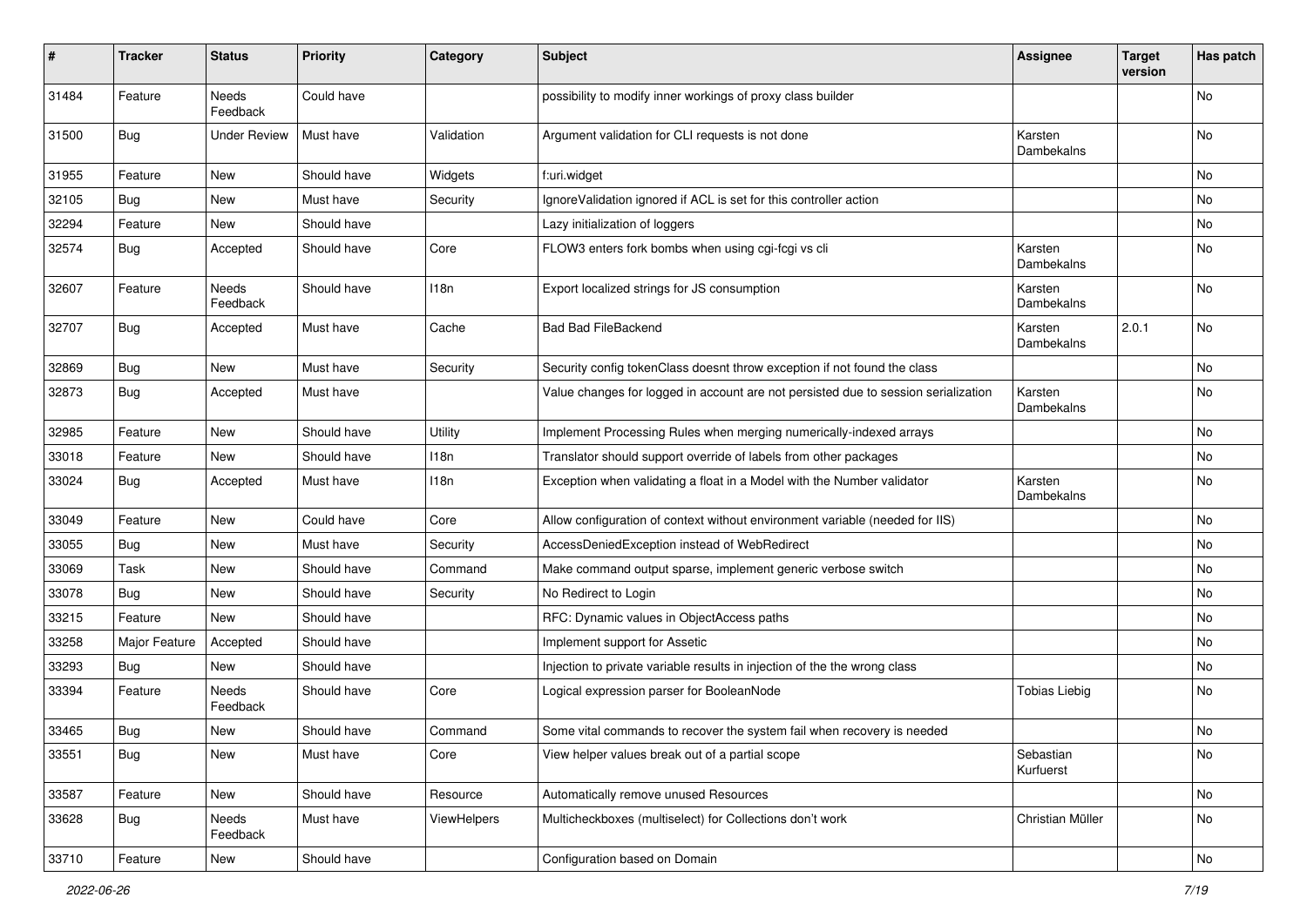| ∦     | <b>Tracker</b> | <b>Status</b>       | <b>Priority</b> | Category    | Subject                                                                                              | <b>Assignee</b>             | <b>Target</b><br>version | Has patch |
|-------|----------------|---------------------|-----------------|-------------|------------------------------------------------------------------------------------------------------|-----------------------------|--------------------------|-----------|
| 33937 | Feature        | Accepted            | Should have     | Resource    | Convenience method to resolve public "resource://" paths                                             | Karsten<br>Dambekalns       |                          | No        |
| 34133 | Feature        | New                 | Could have      | Property    | RFC: Handle Semicolons in Path part of URIs as Scoped Path Parameters                                |                             |                          | No        |
| 34309 | Task           | New                 | Could have      | ViewHelpers | Unknown ViewHelpers cause exception - should be handled more graceful                                |                             |                          | No        |
| 34404 | Bug            | New                 | Should have     |             | JsonView transformObject does not respect_descendAll configuration                                   |                             |                          | No        |
| 34674 | Feature        | Accepted            | Should have     | <b>MVC</b>  | NotFoundView is not injected in ActionController                                                     | Robert Lemke                |                          | No.       |
| 34682 | Bug            | <b>Under Review</b> | Should have     | ViewHelpers | Radio Button missing checked on validation error                                                     |                             |                          | No        |
| 34816 | Feature        | New                 | Should have     | Security    | Long text encryption                                                                                 |                             |                          | No        |
| 34879 | Bug            | Accepted            | Must have       | Persistence | Proxied object is not update()able                                                                   | Karsten<br>Dambekalns       |                          | No        |
| 35030 | Feature        | <b>Under Review</b> | Should have     | 118n        | Dynamic locale detection                                                                             | Karsten<br>Dambekalns       |                          | No        |
| 35083 | Bug            | New                 | Should have     | Object      | involving SecurityContext in Widget's __wakeup situation leads to an exception                       |                             |                          | No        |
| 35388 | Feature        | New                 | Could have      | 118n        | Use the current package as default for translations within controllers                               |                             |                          | No        |
| 35709 | Task           | New                 | Should have     | Cli         | Implement global Command aliases                                                                     |                             |                          | No        |
| 35720 | <b>Bug</b>     | New                 | Must have       | Security    | Access denied Exception for widget links to actions with a policy                                    |                             |                          | No        |
| 35781 | Feature        | New                 | Should have     | Validation  | Model validation                                                                                     |                             |                          | No        |
| 35783 | Feature        | New                 | Should have     | Object      | Lifecycle method after property mapping                                                              |                             |                          | No        |
| 35831 | Bug            | New                 | Must have       |             | Deleting or unpublishing of a resource deletes all published symlinks<br>(Web/_Resources/Persistent) |                             |                          | No        |
| 35868 | Bug            | On Hold             | Must have       | Environment | Unstable condition in Utility\Environment                                                            | Karsten<br>Dambekalns       |                          | No        |
| 35970 | Task           | New                 | Should have     |             | Improve performance of Utility/Arrays::integerExplode by using array_map                             |                             |                          | No        |
| 36410 | Feature        | New                 | Should have     | ViewHelpers | Allow templates to send arguments back to layout                                                     |                             |                          | No        |
| 36495 | <b>Bug</b>     | New                 | Should have     | Persistence | HTTP Response is sent before persistence preventing Exceptions to be displayed<br>on redirect        |                             |                          | No        |
| 36508 | <b>Bug</b>     | New                 | Should have     | Security    | AuthenticationProvider Request Patterns                                                              |                             |                          | No.       |
| 36509 | Feature        | New                 | Should have     |             | redirectToUri to an uri with acl forces a 403 because of missing csrf token.                         |                             |                          | No        |
| 36510 | Feature        | New                 | Should have     |             | <b>Firewall Redirect?</b>                                                                            |                             |                          | No        |
| 36633 | <b>Bug</b>     | New                 | Should have     |             | Reconstituted entities should not have the FLOW3_Persistence_clone property set                      |                             |                          | No        |
| 36634 | <b>Bug</b>     | New                 | Should have     |             | Reconstituted entities do not have their properties set when initializeObject() is<br>called         |                             |                          | No        |
| 36655 | <b>Bug</b>     | New                 | Should have     | Widgets     | <b>Pagination Links</b>                                                                              |                             |                          | No        |
| 36662 | <b>Bug</b>     | Needs<br>Feedback   | Should have     | ViewHelpers | Checked state isn't always correct when property is collection                                       | Kevin Ulrich<br>Moschallski | 1.1.1                    | No        |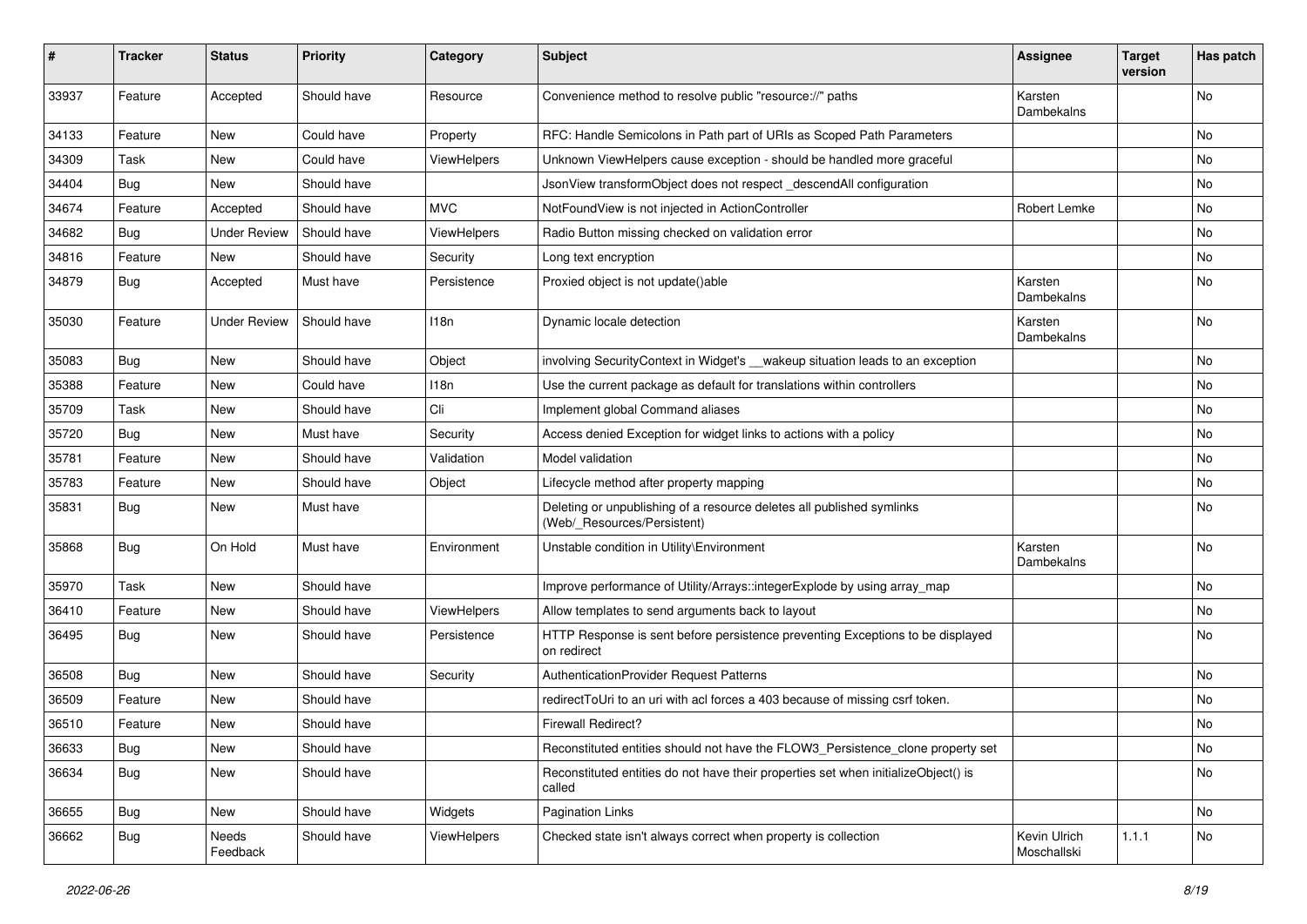| #     | <b>Tracker</b> | <b>Status</b>       | <b>Priority</b> | Category           | <b>Subject</b>                                                                                            | <b>Assignee</b>              | <b>Target</b><br>version | Has patch      |
|-------|----------------|---------------------|-----------------|--------------------|-----------------------------------------------------------------------------------------------------------|------------------------------|--------------------------|----------------|
| 36715 | Feature        | Accepted            | Should have     | Persistence        | Make simultaneous use of multiple persistence backends possible                                           | Karsten<br>Dambekalns        |                          | No             |
| 36800 | Task           | Accepted            | Should have     | Resource           | Streamline Resource object API                                                                            | Robert Lemke                 |                          | <b>No</b>      |
| 36804 | <b>Bug</b>     | <b>New</b>          | Should have     | Persistence        | Orphaned entities within aggregates are not removed                                                       |                              |                          | No             |
| 36840 | Task           | Accepted            | Should have     | 118 <sub>n</sub>   | Improve exception for wrong locales                                                                       | Karsten<br>Dambekalns        |                          | N <sub>o</sub> |
| 36955 | Feature        | <b>New</b>          | Should have     | Error              | Add type filter to var dump()                                                                             |                              |                          | <b>No</b>      |
| 37095 | Feature        | <b>New</b>          | Should have     |                    | It should be possible to set a different template on a Fluid TemplateView inside an<br>action             | Christopher<br>Hlubek        |                          | N <sub>o</sub> |
| 37212 | Feature        | Accepted            | Must have       | Http               | Edge Side Includes (ESI)                                                                                  | <b>Robert Lemke</b>          |                          | No             |
| 37227 | <b>Bug</b>     | On Hold             | Must have       | Session            | securityContext->getParty is not available in widget context                                              |                              |                          | No             |
| 37279 | Feature        | <b>New</b>          | Should have     | Property           | Request PropertyMapping                                                                                   |                              |                          | No             |
| 37302 | <b>Bug</b>     | Needs<br>Feedback   | Should have     | Validation         | NumberValidator                                                                                           | Carsten Bleicker             |                          | <b>No</b>      |
| 37316 | <b>Bug</b>     | New                 | Should have     | Validation         | Use findBestMatchingLocale instead of getDefaultLocale?                                                   |                              |                          | No             |
| 37352 | Bug            | <b>Under Review</b> | Must have       | Persistence        | generateValueHash() should use getIdentifierByObject()                                                    | Karsten<br>Dambekalns        |                          | <b>No</b>      |
| 37354 | <b>Bug</b>     | Accepted            | Should have     | Persistence        | Do not apply generateValueHash() and generateUuid() if custom identifier is used                          | Karsten<br>Dambekalns        |                          | No             |
| 37372 | Feature        | Accepted            | Should have     | Persistence        | Inheritance in ORM should be configured automatically                                                     | Karsten<br><b>Dambekalns</b> |                          | No             |
| 37373 | Feature        | <b>Under Review</b> | Should have     | Configuration      | Make annotation overrides / "injection" via Objects.yaml possible                                         | Marc Neuhaus                 |                          | No             |
| 37405 | Feature        | <b>Under Review</b> | Should have     | MVC - Routing      | When changing a property wich is used in routing the Link-VH should direkt to the<br>new properties value |                              |                          | No             |
| 37473 | <b>Bug</b>     | New                 | Must have       | - Testing -        | Subsequent Exceptions related to Doctrine Entity Manager makes it snap shut                               |                              |                          | No             |
| 37564 | Bug            | New                 | Should have     | Validation         | Validation of Parent Object containing properties of type ManyToOne and<br>ManyToMany to same Target      |                              |                          | No             |
| 37571 | <b>Bug</b>     | <b>New</b>          | Must have       | <b>AOP</b>         | Inherited proxies fail when implementing __clone                                                          |                              |                          | <b>No</b>      |
| 37619 | Bug            | <b>New</b>          | Should have     | <b>ViewHelpers</b> | Fatal Error when using variable in name attribute of Section ViewHelper                                   |                              |                          | No             |
| 37831 | Task           | New                 | Could have      | - Testing -        | Evaluate using PHP 5.4's internal web server for Functional Testing                                       |                              |                          | N <sub>o</sub> |
| 37846 | Feature        | <b>New</b>          | Should have     | Security           | Should be able to declare more than one controllerObjectName per requestPatterns                          |                              |                          | <b>No</b>      |
| 37885 | Feature        | New                 | Could have      | Cli                | Add CLI to show the object-configuration for a FLOW3 object-name                                          | <b>Martin Ficzel</b>         |                          | No             |
| 38004 | Bug            | Accepted            | Should have     | Documentation -    | Missing CheatSheet folder for Getting Started manual                                                      | Karsten<br>Dambekalns        | 1.1.1                    | No             |
| 38038 | Task           | Accepted            | Should have     | Documentation -    | Proofread FLOW3 manual                                                                                    | Ryan J. Peterson             |                          | No             |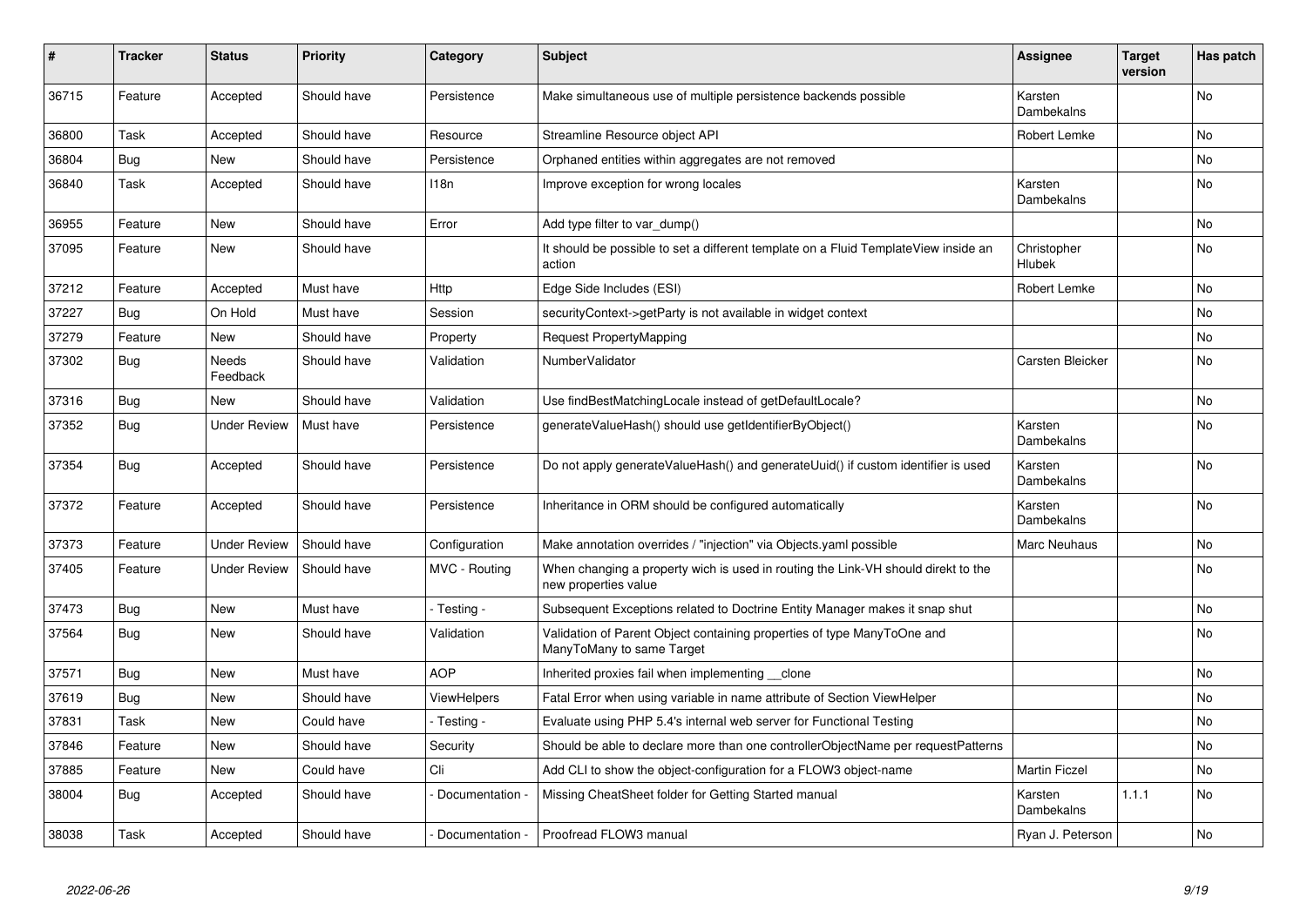| ∦     | <b>Tracker</b> | <b>Status</b>     | <b>Priority</b> | Category          | Subject                                                                                                      | <b>Assignee</b>       | <b>Target</b><br>version | Has patch |
|-------|----------------|-------------------|-----------------|-------------------|--------------------------------------------------------------------------------------------------------------|-----------------------|--------------------------|-----------|
| 38065 | Feature        | New               | Must have       | Security          | Implement content security for DQL queries                                                                   | Andreas<br>Förthner   |                          | No        |
| 38130 | Feature        | New               | Should have     |                   | Checkboxes and multiple select fields should have an assignable default value                                |                       |                          | No        |
| 38216 | Bug            | Needs<br>Feedback | Should have     |                   | Static method calls in reflected classes refer to _Original class                                            |                       |                          | No        |
| 38222 | Feature        | New               | Could have      | Core              | Step execution signals with concrete name                                                                    |                       |                          | No.       |
| 38369 | Bug            | New               | Must have       | View              | Resource ViewHelpers should not fall back to request package                                                 |                       |                          | No        |
| 38980 | <b>Bug</b>     | New               | Must have       | Validation        | ActionController: behavior of required arguments is not consistent                                           |                       |                          | No        |
| 39088 | Feature        | New               | Should have     | Core              | Add a sgnalslot before compilation                                                                           |                       |                          | No        |
| 39096 | <b>Bug</b>     | New               | Should have     | Core              | Unnecessary compile invoked in non production context?                                                       |                       | 2.0.1                    | No        |
| 39253 | Feature        | Accepted          | Should have     | Resource          | Remove mirroring mode option and code                                                                        | Karsten<br>Dambekalns |                          | No        |
| 39414 | <b>Bug</b>     | New               | Should have     | Documentation -   | <b>Security Documentation</b>                                                                                |                       |                          | No        |
| 39609 | Feature        | Accepted          | Should have     | - Migrations -    | <b>Migration Version</b>                                                                                     | Karsten<br>Dambekalns |                          | No        |
| 39674 | <b>Bug</b>     | New               | Should have     | <b>MVC</b>        | \TYPO3\FLOW3\var_dump behaves weird in controller actions doing return                                       |                       |                          | No        |
| 39699 | <b>Bug</b>     | Accepted          | Should have     | Cache             | SQL DDL for TYPO3\FLOW3\Cache\Backend\PdoBackend                                                             | Karsten<br>Dambekalns |                          | No        |
| 39788 | Feature        | New               | Could have      | Validation        | RFC: Repository based NotExistsValidator                                                                     |                       |                          | No        |
| 39791 | Bug            | New               | Must have       | Reflection        | Reflection data of old aspect is not removed                                                                 |                       | 1.1.1                    | No        |
| 39910 | Feature        | Accepted          | Should have     | Security          | Ability to query user based on roles                                                                         |                       |                          | No        |
| 39936 | Feature        | New               | Should have     | ViewHelpers       | registerTagAttribute should handle default values                                                            |                       |                          | No        |
| 39990 | <b>Bug</b>     | New               | Should have     | Core              | Same form twice in one template: hidden fields for empty values are only rendered<br>once                    |                       |                          | No        |
| 40064 | Bug            | New               | Must have       | ViewHelpers       | Multiselect is not getting persisted                                                                         |                       |                          | No        |
| 40081 | Feature        | New               | Should have     |                   | Allow assigned variables as keys in arrays                                                                   |                       |                          | No        |
| 40283 | <b>Bug</b>     | New               | Should have     | Object            | New constructor in grandparent class not called                                                              |                       |                          | No        |
| 40410 | <b>Bug</b>     | Needs<br>Feedback | Should have     | Cache             | Exception when using Apc, Memcached of Redis cache backend for reflection status<br>and object configuration | Karsten<br>Dambekalns |                          | No        |
| 40418 | Feature        | Needs<br>Feedback | Could have      | Session           | Add an option to flow3:cache:flush thats keeps user sessions active                                          |                       |                          | No        |
| 40802 | Bug            | Accepted          | Should have     | - Documentation - | Documentation mistake (authentication)                                                                       | Karsten<br>Dambekalns | 1.1.1                    | No        |
| 40824 | Bug            | Needs<br>Feedback | Should have     |                   | Modified action controller methods not detected properly                                                     | Andreas<br>Förthner   |                          | No        |
| 40854 | Task           | New               | Must have       | Documentation     | Update security documentation (authentication in 1.2)                                                        |                       | 2.0.1                    | No        |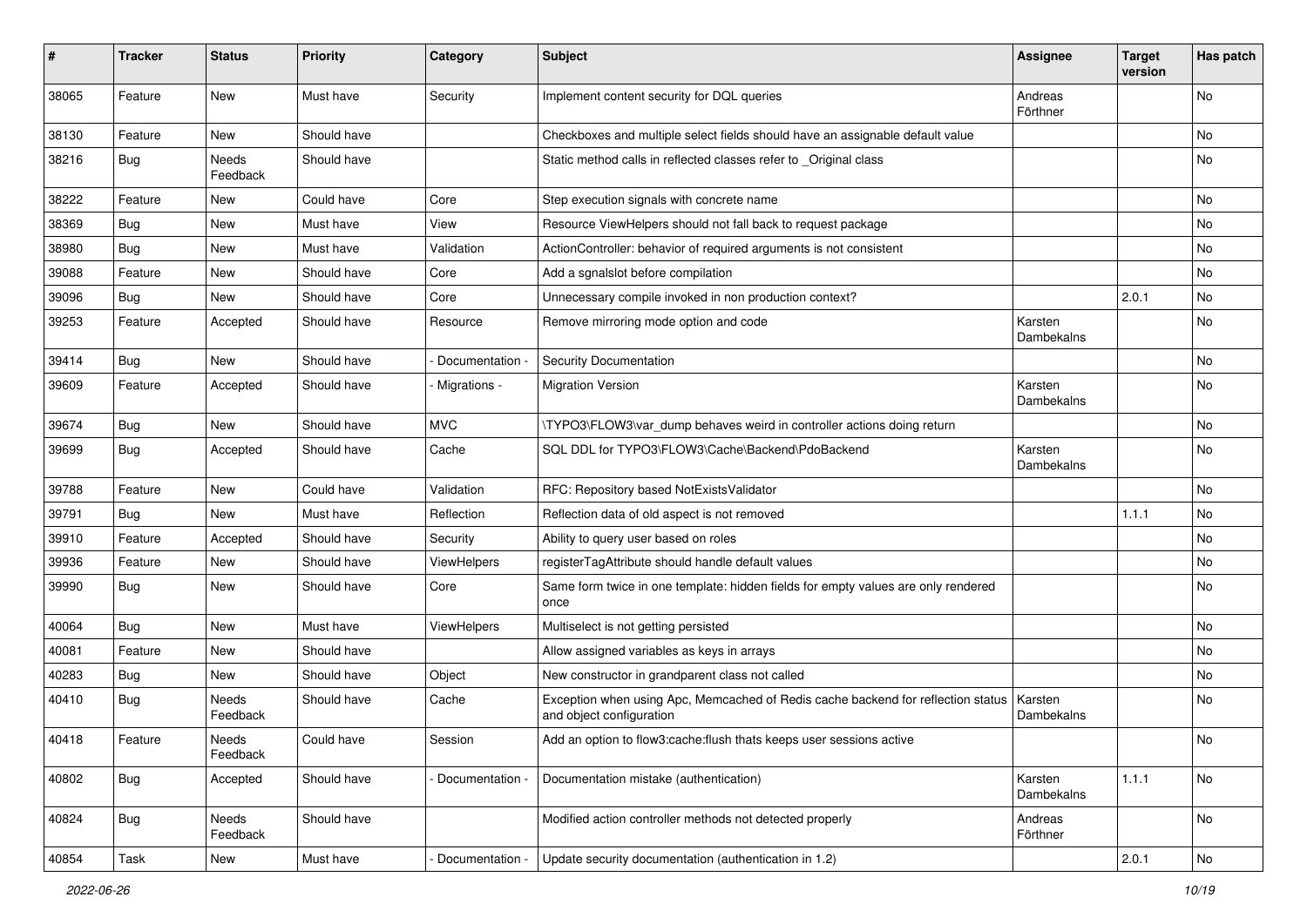| #     | <b>Tracker</b> | <b>Status</b>       | <b>Priority</b> | Category      | <b>Subject</b>                                                                                 | <b>Assignee</b>         | <b>Target</b><br>version | Has patch |
|-------|----------------|---------------------|-----------------|---------------|------------------------------------------------------------------------------------------------|-------------------------|--------------------------|-----------|
| 40998 | <b>Bug</b>     | <b>Under Review</b> | Should have     | ViewHelpers   | Missing parent request namespaces in form field name prefix                                    | Sebastian<br>Kurfuerst  | 1.1.1                    | No        |
| 41029 | <b>Bug</b>     | Accepted            | Should have     | Security      | Method security is also evaluating abstract classes                                            | Karsten<br>Dambekalns   |                          | <b>No</b> |
| 41148 | <b>Bug</b>     | New                 | Must have       |               | Converting of ValueObjects                                                                     |                         |                          | No        |
| 41414 | Task           | Needs<br>Feedback   | Should have     | Package       | Check packageKey naming / file structure below Packages/Vendor                                 |                         |                          | No        |
| 41420 | Feature        | New                 | Should have     | Persistence   | Support entity versioning                                                                      |                         |                          | No        |
| 41496 | Bug            | New                 | Must have       | Resource      | Upload identical Resources, deleting fails                                                     |                         |                          | No        |
| 41533 | Bug            | Needs<br>Feedback   | Should have     |               | Ignored object-validation in editAction when redirecting back from updateAction                |                         |                          | No        |
| 41727 | <b>Bug</b>     | Accepted            | Should have     |               | @Flow\Identity and @ORM\InheritanceType("JOINED") can't be used together                       | Karsten<br>Dambekalns   |                          | No        |
| 41807 | Task           | <b>Under Review</b> | Should have     | Persistence   | Initialize the eventmanager in the EntityManagerInterface                                      |                         |                          | No.       |
| 41832 | Task           | New                 | Should have     | Package       | Improve error handling for incompatible packages                                               | Christian Jul<br>Jensen |                          | No        |
| 41900 | Feature        | Accepted            | Should have     | Package       | Check for duplicate PSR-0 autoload namespaces                                                  | Christian Jul<br>Jensen |                          | No        |
| 42101 | Bug            | New                 | Must have       | Object        | Proxyclasses are not rebuild in Development context unless cache is empty                      |                         | 2.0.1                    | No        |
| 42397 | Feature        | New                 | Should have     |               | Missing viewhelper for general links                                                           |                         |                          | No        |
| 42465 | Task           | New                 | Should have     | Documentation | Document i18n settings                                                                         |                         | 2.0.1                    | No        |
| 42520 | <b>Bug</b>     | New                 | Must have       | Core          | Cache must be flushed globally for package state changes                                       |                         |                          | No        |
| 42550 | Task           | <b>Under Review</b> | Should have     |               | Add top-level .htaccess to block everything but Web                                            | Karsten<br>Dambekalns   |                          | No        |
| 42601 | <b>Bug</b>     | <b>Under Review</b> | Must have       | Security      | Content Security: QOM rewriting is omitted if used in certain cases in an Action<br>Controller | Robert Lemke            | 2.0.1                    | No.       |
| 42606 | <b>Bug</b>     | New                 | Must have       | Security      | Content Security with nested objects                                                           |                         |                          | No        |
| 42743 | Task           | New                 | Should have     |               | Remove inline style for hidden form fields                                                     |                         |                          | No        |
| 42888 | <b>Bug</b>     | Needs<br>Feedback   | Should have     | Resource      | ResourceManager chokes on non existing files                                                   |                         |                          | No        |
| 43071 | Task           | New                 | Should have     |               | Remove TOKENS for adding fallback teplates in B                                                |                         |                          | No        |
| 43072 | Task           | New                 | Should have     | View          | Remove TOKENS for adding templates fallback in Backporter                                      |                         |                          | No        |
| 43082 | Feature        | Needs<br>Feedback   | Should have     |               | Add CLI support for scaffolding models, views, controller                                      |                         |                          | No        |
| 43190 | <b>Bug</b>     | Accepted            | Should have     | Persistence   | Misleading exception message for incompatible database structure                               | Karsten<br>Dambekalns   | 2.0.1                    | No        |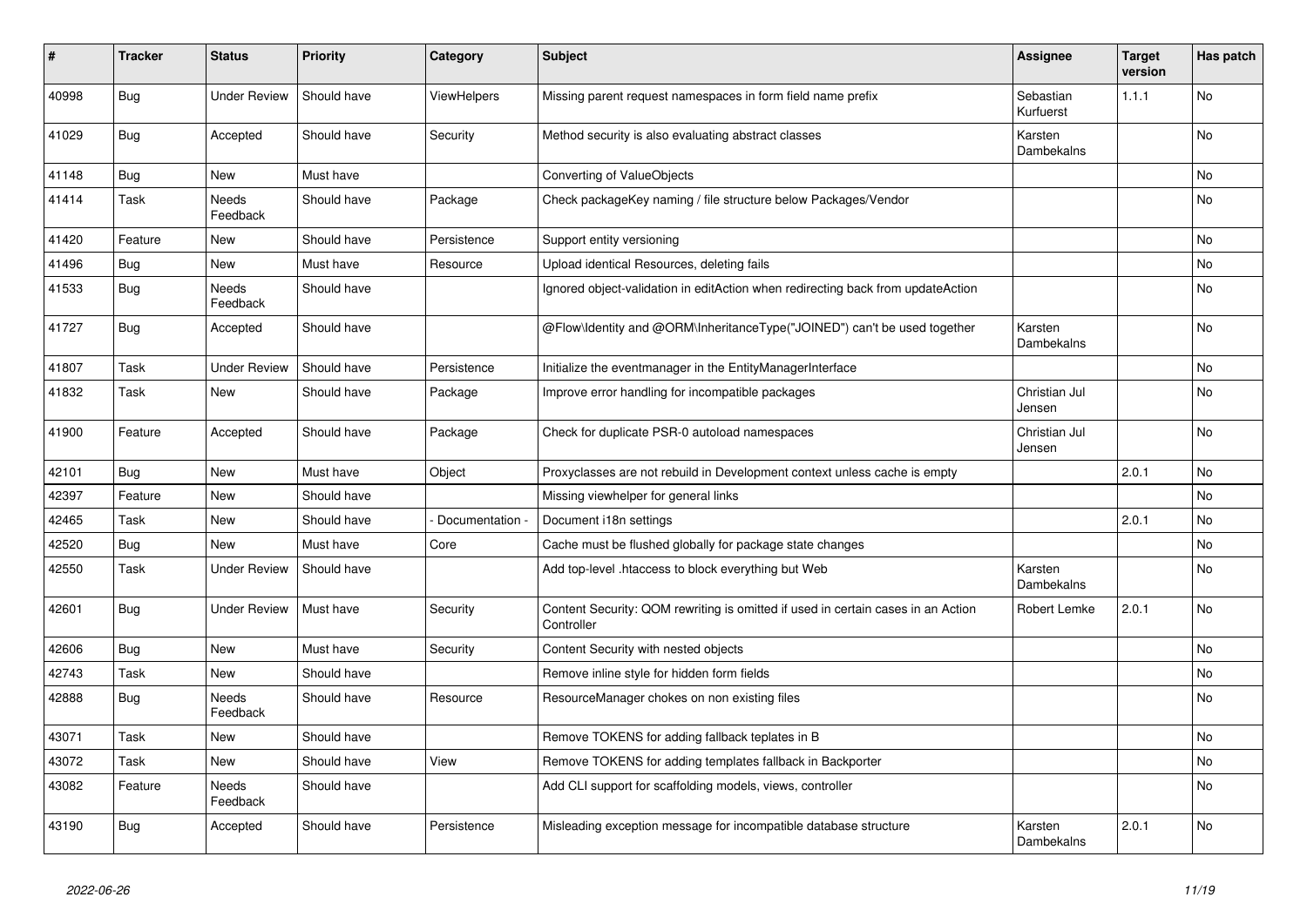| #     | <b>Tracker</b> | <b>Status</b>       | <b>Priority</b> | Category          | Subject                                                                                      | <b>Assignee</b>        | <b>Target</b><br>version | Has patch |
|-------|----------------|---------------------|-----------------|-------------------|----------------------------------------------------------------------------------------------|------------------------|--------------------------|-----------|
| 43192 | Bug            | Accepted            | Should have     | Persistence       | findByIdentifier() for non-persisted objects not working for custom identifier<br>properties | Karsten<br>Dambekalns  |                          | <b>No</b> |
| 43346 | Feature        | <b>Under Review</b> | Should have     | ViewHelpers       | Allow property mapping configuration via template                                            | Karsten<br>Dambekalns  | 2.1                      | <b>No</b> |
| 43541 | Bug            | <b>New</b>          | Should have     | Core              | Incomplete classes path detection for PSR-0                                                  |                        | 2.0.1                    | <b>No</b> |
| 43572 | Feature        | New                 | Should have     |                   | Uri should support manipulation of query arguments                                           |                        |                          | No        |
| 43621 | Bug            | <b>Under Review</b> | Must have       |                   | Composer installer overwrites Settings.yaml.example                                          | Karsten<br>Dambekalns  |                          | No        |
| 43841 | Feature        | <b>New</b>          | Should have     |                   | Add package support to validation errors                                                     |                        |                          | <b>No</b> |
| 43930 | Task           | Needs<br>Feedback   | Should have     |                   | Remove canRender() completely?!                                                              | Sebastian<br>Kurfuerst |                          | No        |
| 43947 | Bug            | <b>New</b>          | Should have     |                   | Redirect to login after Session timeout                                                      |                        |                          | No        |
| 43967 | Bug            | New                 | Should have     | Persistence       | Error in evaluating orphanRemoval in Flow Annotation driver                                  |                        |                          | <b>No</b> |
| 43993 | Task           | New                 | Should have     | Persistence       | Warn when no migrations are found at all during doctrine: migrate                            |                        |                          | No        |
| 44123 | Feature        | New                 | Should have     |                   | Make the "Flow requires the PHP setting "date.timezone"" error more beautiful                |                        |                          | No        |
| 44148 | Bug            | New                 | Should have     |                   | Documentation for executeCommand() needs clarification                                       |                        | 2.0.1                    | No        |
| 44184 | Bug            | <b>New</b>          | Should have     | <b>MVC</b>        | Request arguments are not merged correctly for single object actions                         |                        | 2.0.1                    | <b>No</b> |
| 44185 | Bug            | New                 | Should have     | <b>MVC</b>        | XML body always need a root node                                                             |                        | 2.0.1                    | No        |
| 44186 | Bug            | New                 | Should have     | <b>MVC</b>        | Request does not accept custom Content-Type                                                  |                        | 2.0.1                    | No        |
| 44203 | Bug            | Needs<br>Feedback   | Should have     | Session           | Session implementation is still racy                                                         | Robert Lemke           | 2.0.1                    | <b>No</b> |
| 44234 | Bug            | <b>Under Review</b> | Should have     | ViewHelpers       | selectViewHelper's sorting does not respect locale collation                                 |                        | 2.1                      | No        |
| 44244 | <b>Bug</b>     | New                 | Should have     | Persistence       | defaultOrderings aren't applied on related objects                                           |                        |                          | No        |
| 44314 | Task           | Accepted            | Must have       | Security          | slightly file permissions for /Configuration/* and /Data/Persistent/EncryptionKey            | Karsten<br>Dambekalns  |                          | <b>No</b> |
| 44361 | Bug            | New                 | Should have     | 118n              | TYPO3\Flow\I18n\Formatter\DatetimeFormatter - caching DATETIME type                          |                        | 2.0.1                    | No        |
| 44375 | Task           | Accepted            | Should have     | Persistence       | Make all persistence reads go through repositories                                           | Karsten<br>Dambekalns  |                          | <b>No</b> |
| 44396 | Task           | Accepted            | Should have     | Persistence       | Move Doctrine ORM integration onto own namespace                                             | Karsten<br>Dambekalns  |                          | <b>No</b> |
| 44542 | Task           | New                 | Should have     | - Documentation - | Mention the risk of requestPatterns regarding foreign package's SecurityContext<br>usage     | Adrian Föder           |                          | No        |
| 44563 | Feature        | New                 | Should have     | Security          | Logged in users via HTTP Basic always get re-authenticated                                   |                        |                          | No        |
| 44712 | Task           | Accepted            | Should have     | Http              | Decouple Argument-Building in the HTTP-Request-Constructor                                   |                        |                          | No        |
| 44738 | Feature        | New                 | Must have       | Validation        | Re-Validation of argument's custom validators                                                |                        |                          | No        |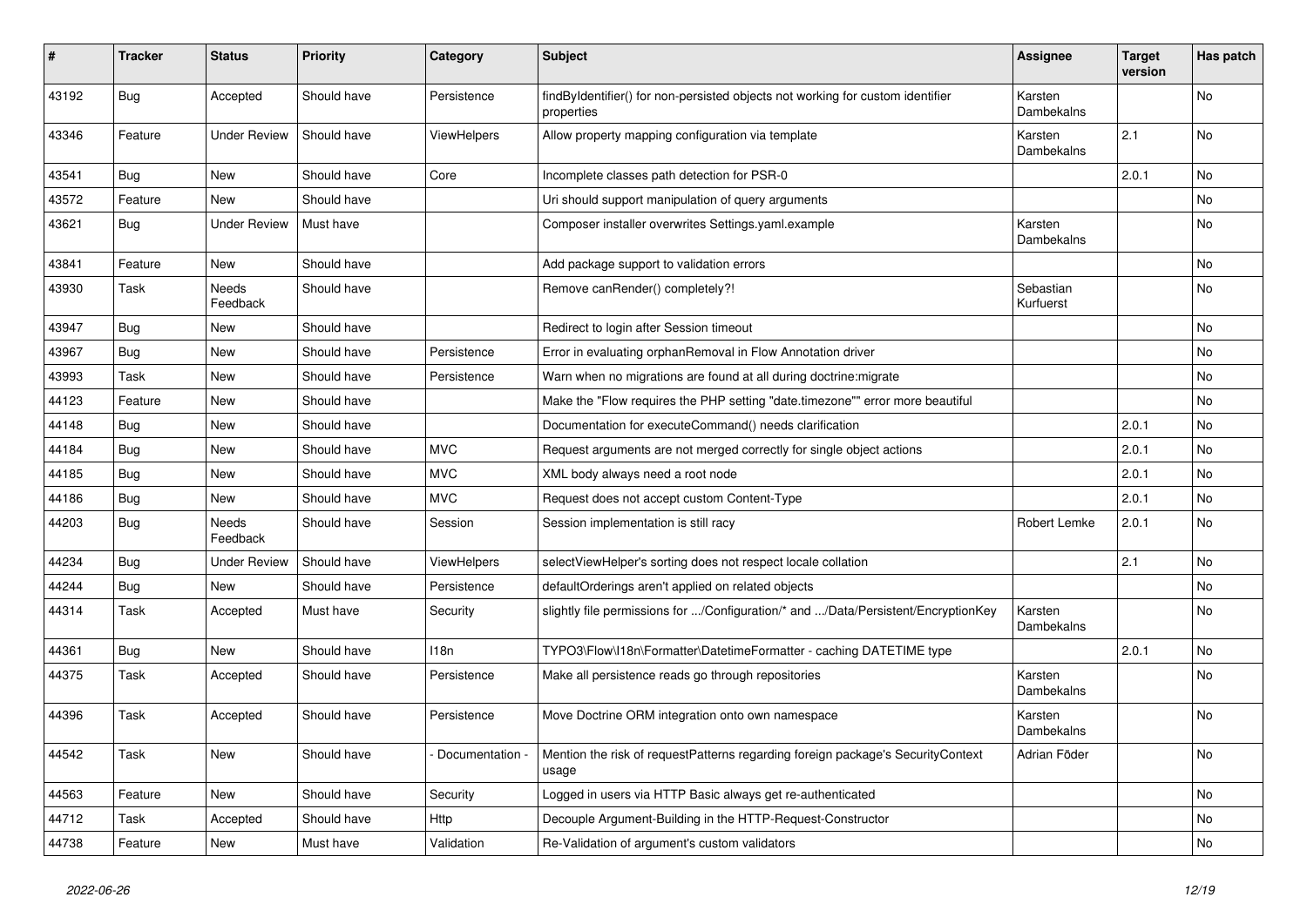| ∦     | <b>Tracker</b> | <b>Status</b>       | <b>Priority</b> | Category          | <b>Subject</b>                                                                                                       | <b>Assignee</b>       | Target<br>version | Has patch |
|-------|----------------|---------------------|-----------------|-------------------|----------------------------------------------------------------------------------------------------------------------|-----------------------|-------------------|-----------|
| 44891 | Feature        | <b>New</b>          | Should have     | MVC - Routing     | Routes should be able to enforce http/https protocol                                                                 |                       |                   | <b>No</b> |
| 45041 | <b>Bug</b>     | New                 | Must have       | Command           | Set file permissions doesnt work                                                                                     |                       | 2.0.1             | <b>No</b> |
| 45103 | Feature        | New                 | Should have     | Resource          | Make static resource URI generation available outside of Fluid                                                       |                       |                   | No        |
| 45153 | Feature        | New                 | Should have     |                   | f:be.menus.actionMenuItem - Detection of the current select option is insufficient                                   |                       |                   | <b>No</b> |
| 45249 | <b>Bug</b>     | New                 | Must have       | Documentation     | Update composer project-create command listing                                                                       |                       |                   | No        |
| 45253 | <b>Task</b>    | Accepted            | Must have       | Security          | Throw exception in PointcutMethodNameFilter if given method's argument does not<br>match the actual method signature | Christian Müller      |                   | No        |
| 45272 | Bug            | New                 | Should have     |                   | Related Value Objects get deleted by default cascading                                                               |                       |                   | <b>No</b> |
| 45384 | Bug            | <b>New</b>          | Must have       | Widgets           | Persisted entity object in widget-configuration cannot be deserialized (after reload)                                |                       | 2.0.1             | No        |
| 45386 | Bug            | New                 | Could have      |                   | Package::buildArrayOfClassFiles tries to determine class names from file paths                                       |                       |                   | No        |
| 45394 | <b>Task</b>    | New                 | Should have     | View              | Forwardport Unit test for standalone view                                                                            |                       |                   | No        |
| 45405 | Bug            | Accepted            | Should have     | MVC - Routing     | Uncaught Exception in DynamicRoutePart                                                                               | Bastian<br>Waidelich  |                   | <b>No</b> |
| 45409 | Feature        | New                 | Should have     | Validation        | Support validation of abstract nested properties                                                                     |                       |                   | <b>No</b> |
| 45611 | Bug            | New                 | Could have      | Security          | Destruction of session after logout should be configurable                                                           |                       |                   | No        |
| 45623 | <b>Bug</b>     | New                 | Should have     | - Documentation - | SQL error when calling TYPO3.Blog Setup controller                                                                   |                       |                   | <b>No</b> |
| 45640 | Bug            | <b>New</b>          | Could have      | Persistence       | Every relation is set to cascade=all if the related entity is no aggregate root                                      |                       |                   | No        |
| 45669 | <b>Bug</b>     | New                 | Should have     |                   | PersistentObjectConverter does not convert ValueObjects by __ identity                                               |                       |                   | No        |
| 45851 | Feature        | Needs<br>Feedback   | Could have      |                   | Allow referencing environment variables in Settings.yaml                                                             | Adrian Föder          |                   | No        |
| 45917 | Bug            | <b>New</b>          | Should have     | MVC - Routing     | RoutePartHandler transliteration must be improved                                                                    |                       |                   | No        |
| 46009 | Task           | New                 | Should have     | Persistence       | Improve error message for missing class in Flow annotation driver                                                    |                       |                   | <b>No</b> |
| 46010 | <b>Bug</b>     | New                 | Should have     | Persistence       | Generating a DiscriminatorMap with base class in different namespace does not<br>work                                |                       |                   | No        |
| 46011 | <b>Task</b>    | <b>New</b>          | Should have     | Validation        | Validate annotation with missing type should throw useful error                                                      |                       |                   | No        |
| 46050 | Feature        | New                 | Could have      | Log               | To decouple log file writing at Logger->logException                                                                 |                       |                   | No        |
| 46063 | Feature        | New                 | Should have     | Security          | Implement username password provider with "remember me" persistent cookie                                            | Christopher<br>Hlubek |                   | <b>No</b> |
| 46066 | Bug            | New                 | Should have     | 118n              | Currency formatter uses wrong format for ISO 4217 currency codes                                                     |                       |                   | No        |
| 46073 | <b>Bug</b>     | <b>Under Review</b> | Should have     |                   | Scripts::executeCommand must be usable outsite of TYPO3.Flow                                                         |                       |                   | No        |
| 46091 | Task           | Needs<br>Feedback   | Should have     |                   | Show source file name and position on exceptions during parsing                                                      |                       |                   | No        |
| 46097 | <b>Bug</b>     | New                 | Must have       | Session           | Logged in user gets session of an other logged in user                                                               | Robert Lemke          |                   | No        |
| 46120 | <b>Bug</b>     | New                 | Must have       | Documentation -   | Important step missing in the installation chapter                                                                   |                       |                   | No        |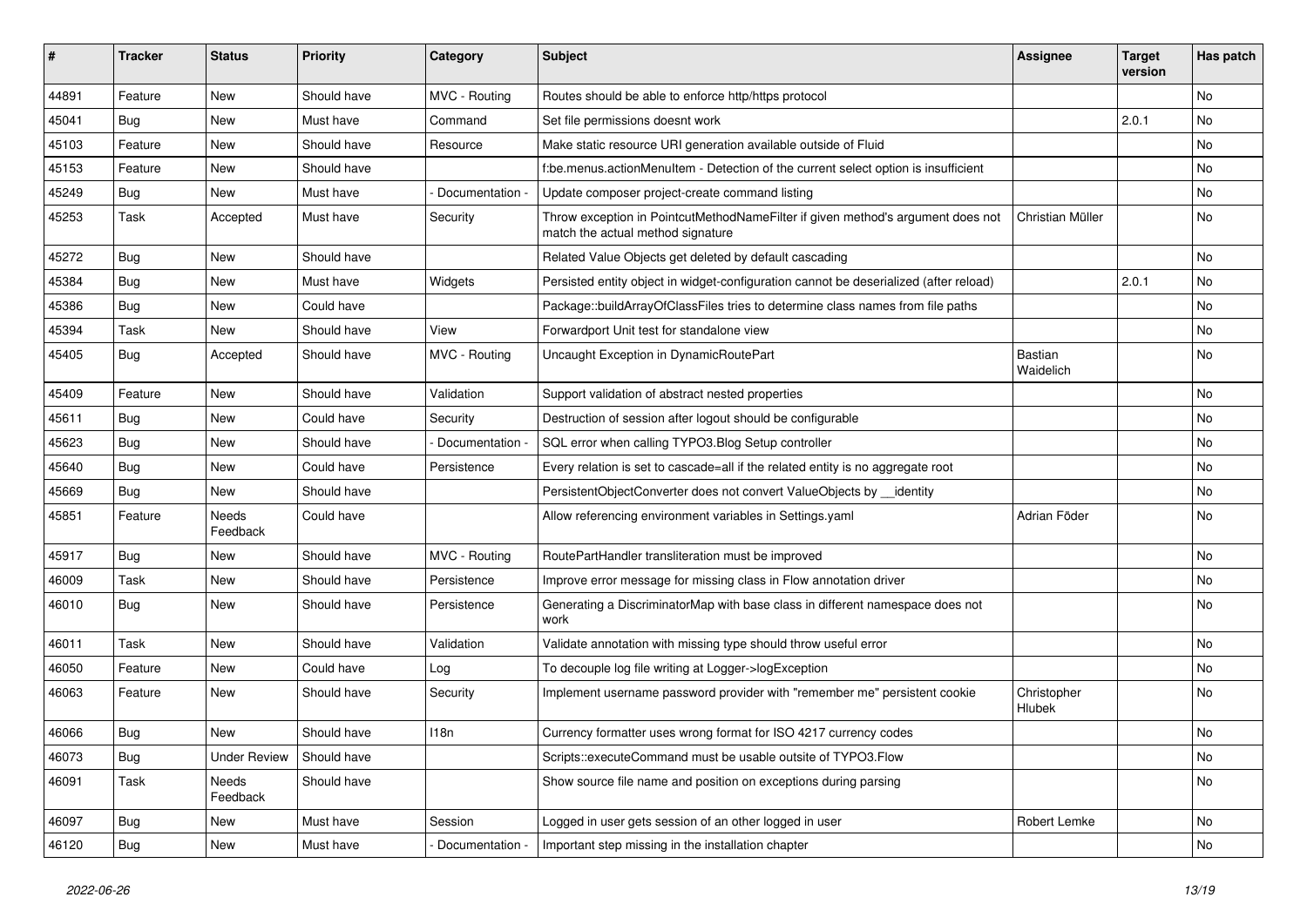| ∦     | <b>Tracker</b> | <b>Status</b>       | <b>Priority</b> | Category   | Subject                                                                                                                      | <b>Assignee</b>              | <b>Target</b><br>version | Has patch |
|-------|----------------|---------------------|-----------------|------------|------------------------------------------------------------------------------------------------------------------------------|------------------------------|--------------------------|-----------|
| 46210 | Bug            | Needs<br>Feedback   | Should have     | Session    | securityContext->getParty() in the initializeObject() method of a session-Scope<br>object throws exception on second request |                              |                          | <b>No</b> |
| 46216 | Feature        | New                 | Should have     | Cache      | Add wincache cache backend                                                                                                   |                              |                          | No        |
| 46257 | Feature        | <b>Under Review</b> | Should have     | Core       | Add escape sequence support for Fluid                                                                                        |                              |                          | No        |
| 46289 | <b>Bug</b>     | Needs<br>Feedback   | Should have     | View       | Enable Escaping Interceptor in XML request format                                                                            |                              | 2.0.1                    | No        |
| 46318 | Feature        | New                 | Should have     | Cache      | [caching framework] Extend cache interface to handle multiple entries                                                        |                              |                          | No        |
| 46371 | Feature        | New                 | Should have     |            | Support compilation of static information in proxy classes                                                                   | Christopher<br><b>Hlubek</b> |                          | No        |
| 46425 | <b>Task</b>    | <b>Under Review</b> | Should have     | Core       | DI proxy classes use raw reflection instead of RelfectionService                                                             | Christian Müller             | 2.0.1                    | No        |
| 46545 | Feature        | New                 | Should have     |            | Better support for arrays in options of SelectViewHelper                                                                     |                              |                          | <b>No</b> |
| 46689 | Bug            | <b>New</b>          | Must have       |            | The new ClassLoader swallows Fatal Errors                                                                                    | <b>Marc Neuhaus</b>          |                          | No        |
| 46716 | <b>Bug</b>     | New                 | Must have       | Object     | Empty class names in Dependencylnjection proxy code when using Caches /<br>Factory-created dependencies                      |                              | 2.0.1                    | No        |
| 46816 | Feature        | New                 | Should have     | Cache      | Add xcache cache backend                                                                                                     |                              |                          | <b>No</b> |
| 46823 | Task           | Accepted            | Should have     | Cache      | Detect APC and APCu correctly                                                                                                |                              |                          | No        |
| 46910 | Feature        | New                 | Should have     |            | Composer integration - PackageStates.php                                                                                     |                              |                          | <b>No</b> |
| 46974 | <b>Bug</b>     | Accepted            | Should have     | Object     | Original and Proxy class in one file makes it difficult to reach 100% code coverage<br>for functional tests                  | Christian Müller             |                          | No        |
| 47006 | Bug            | <b>Under Review</b> | Should have     |            | widget identifier are not unique                                                                                             |                              |                          | No        |
| 47073 | <b>Bug</b>     | New                 | Must have       | Http       | Cookie causes Error after Update                                                                                             |                              |                          | <b>No</b> |
| 47075 | Feature        | New                 | Should have     | Resource   | Make Exception more meaningful                                                                                               |                              |                          | No        |
| 47191 | Feature        | <b>Under Review</b> | Should have     | Validation | Make (property) Validators aware of parent class and the property they belong to                                             |                              |                          | No        |
| 47236 | <b>Bug</b>     | Needs<br>Feedback   | Should have     |            | Error at offset 6279 of 6338                                                                                                 |                              |                          | No        |
| 47273 | Feature        | New                 | Should have     | Property   | Support mapping properties with differing types for setter and property                                                      |                              |                          | No        |
| 47325 | <b>Bug</b>     | <b>Under Review</b> | Should have     | Reflection | ReflectionData and classSchema caches need not be freezable                                                                  |                              | 2.0.1                    | No        |
| 47331 | Bug            | Accepted            | Must have       | Object     | ObjectManager shutdown with Dependency Injection Proxy causes fatal errors                                                   |                              | 2.0.1                    | No        |
| 47339 | Feature        | Needs<br>Feedback   | Could have      | Http       | Allow RequestHandlers to get the current Request injected                                                                    | Alexander Berl               |                          | No        |
| 47404 | Feature        | <b>New</b>          | Could have      | <b>AOP</b> | Add getters and setters methods for introduced properties                                                                    |                              |                          | No        |
| 47429 | <b>Bug</b>     | New                 | Should have     | Security   | Global policy files no longer allowed                                                                                        |                              |                          | No        |
| 47456 | Feature        | New                 | Should have     | Validation | ManyToOne and OneToOne Relations of Objects passed as Action Argument are<br>loaded automatically                            |                              |                          | No        |
| 47487 | <b>Bug</b>     | New                 | Should have     | Core       | Functional test classes in package without classes are not compiled                                                          |                              | 2.0.1                    | No        |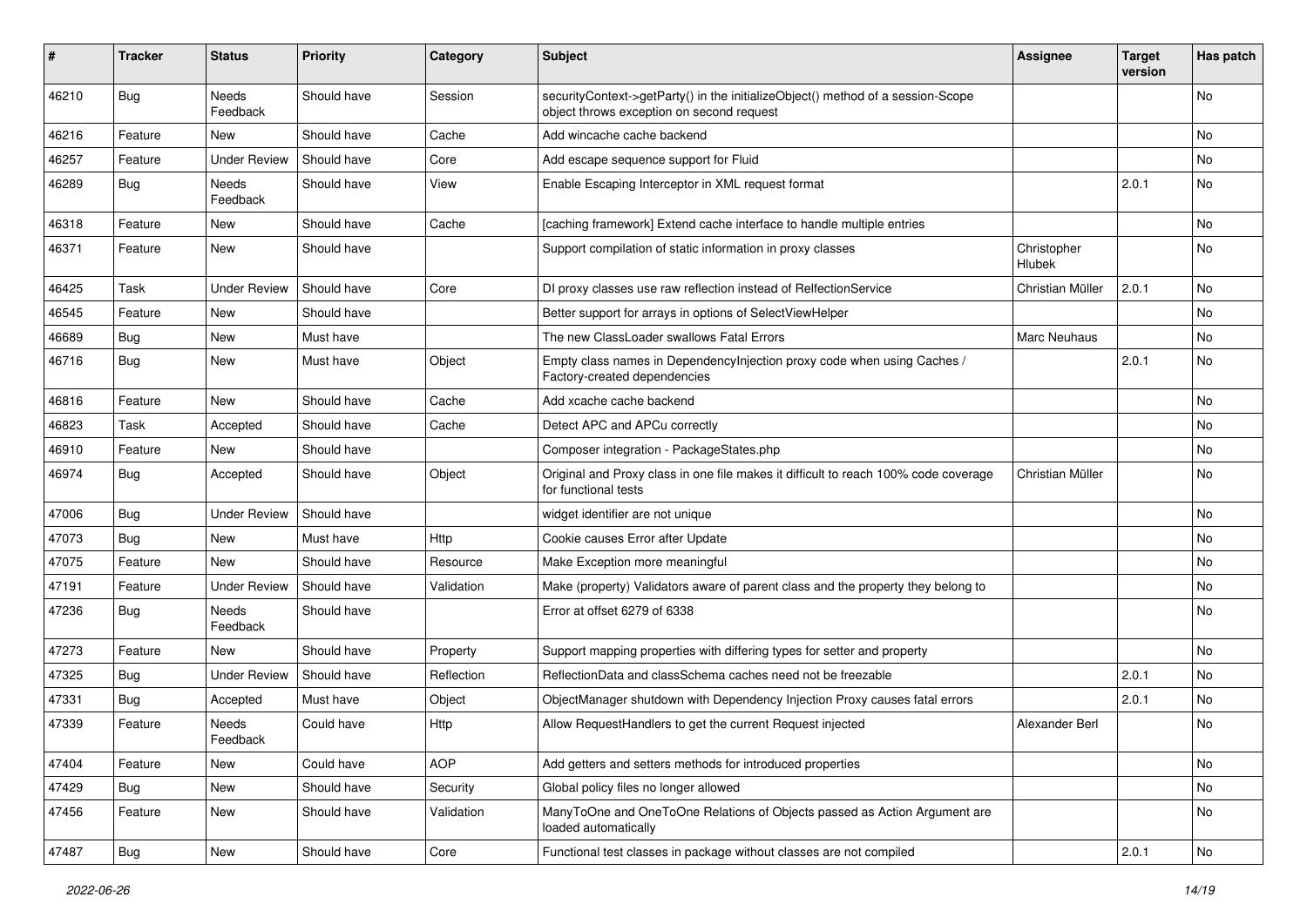| ∦     | <b>Tracker</b> | <b>Status</b>       | <b>Priority</b> | Category                         | Subject                                                                                                                                | <b>Assignee</b>       | <b>Target</b><br>version | Has patch |
|-------|----------------|---------------------|-----------------|----------------------------------|----------------------------------------------------------------------------------------------------------------------------------------|-----------------------|--------------------------|-----------|
| 47669 | Task           | New                 | Should have     |                                  | FormViewHelper does not define the default request method                                                                              |                       |                          | No        |
| 47858 | <b>Bug</b>     | Needs<br>Feedback   | Should have     | Package                          | Remove .htaccess from Composer Installer Essentials                                                                                    | Christopher<br>Hlubek | 2.0.1                    | No        |
| 47859 | Task           | Accepted            | Should have     | Security                         | Logging: Do not log all decisions in \TYPO3\Flow\Security\Aspect\LoggingAspect                                                         | Robert Lemke          |                          | No        |
| 47950 | <b>Bug</b>     | New                 | Should have     | Resource                         | import of remote resources                                                                                                             |                       | 2.0.1                    | No        |
| 47951 | Feature        | New                 | Should have     | Persistence                      | Warn if persistence stack is not empty at the end of a get-request                                                                     |                       |                          | No        |
| 48167 | Feature        | Accepted            | Should have     | Security                         | Command line account and role browsing                                                                                                 | Adrian Föder          |                          | No        |
| 48296 | Task           | Needs<br>Feedback   | Should have     |                                  | Missing method in ExceptionHandlerInterface                                                                                            |                       |                          | No        |
| 48409 | Feature        | New                 | Could have      | SignalSlot                       | Introduce new Annotation "Slot" for wiring signal and slots                                                                            |                       |                          | No        |
| 48429 | <b>Bug</b>     | New                 | Should have     |                                  | Remove- and update-actions on repository are not persisted                                                                             |                       |                          | No        |
| 48430 | Bug            | New                 | Should have     |                                  | Default validator-messages are not correctly formatted                                                                                 |                       |                          | No        |
| 48532 | Bug            | <b>Under Review</b> | Should have     | <b>MVC</b>                       | JsonView Configuration behaves differently for arrays and objects                                                                      | Alexander Berl        |                          | No        |
| 48596 | <b>Bug</b>     | <b>Under Review</b> | Should have     | Configuration                    | IgnoredTags configuration should be easier to configure from packages                                                                  | Alexander Berl        |                          | No        |
| 48657 | Feature        | <b>Under Review</b> | Should have     |                                  | support HTTP_RANGE                                                                                                                     |                       |                          | No        |
| 48862 | Feature        | New                 | Should have     | Monitor                          | Possibility to exclude package from file monitoring                                                                                    |                       |                          | No.       |
| 48873 | <b>Bug</b>     | New                 | Should have     | <b>Error Handler</b><br>Report - | Error when calling resourceManager->deleteResource on unpublished Resource                                                             |                       |                          | No        |
| 48898 | <b>Bug</b>     | New                 | Must have       | Security                         | configuration for roles fails if one of Policy yaml files contain empty "roles array"                                                  | Christian Müller      | 2.0.1                    | No        |
| 49011 | <b>Bug</b>     | <b>Under Review</b> | Should have     |                                  | Support executing TYPO3.Flow inside a PHAR                                                                                             |                       |                          | No        |
| 49025 | Task           | <b>Under Review</b> | Could have      | 118n                             | Dynamic locale detection / determination                                                                                               | Adrian Föder          | 2.1                      | No        |
| 49038 | Bug            | New                 | Must have       |                                  | form.select does not select the first item if prependOptionValue is used                                                               |                       |                          | No        |
| 49039 | Feature        | New                 | Could have      | Log                              | RFC: Use PSR-3 logger interface in Flow                                                                                                |                       |                          | No        |
| 49050 | Feature        | New                 | Should have     | Persistence                      | Allow Subqueries in QueryInterface                                                                                                     |                       |                          | No        |
| 49372 | <b>Bug</b>     | New                 | Should have     |                                  | ObjectConverter ignores implemented interface when mapping subtype                                                                     |                       |                          | No        |
| 49373 | <b>Bug</b>     | New                 | Must have       | Security                         | Methods policy with key "Controllers" is ignored                                                                                       |                       |                          | No        |
| 49423 | <b>Bug</b>     | New                 | Must have       |                                  | Role name and packageKey are not accessible                                                                                            |                       |                          | No        |
| 49566 | Bug            | New                 | Should have     | Property                         | NULL source values are not handled correctly                                                                                           | Adrian Föder          |                          | No        |
| 49600 | <b>Bug</b>     | New                 | Should have     | ViewHelpers                      | f:form tag shown as a HTML on frontend                                                                                                 |                       |                          | No        |
| 49756 | Feature        | <b>Under Review</b> | Should have     |                                  | Select values by array key in checkbox viewhelper                                                                                      |                       |                          | No        |
| 49780 | <b>Bug</b>     | New                 | Should have     | Security                         | Roles are not synchronized                                                                                                             |                       |                          | No        |
| 49801 | <b>Bug</b>     | New                 | -- undefined -- | Error Handler<br>Report -        | TYPO3\Flow\Security\Exception\AccessDeniedException thrown in file<br>TYPO3_Flow_Security_Authorization_AccessDecisionVoterManager.php |                       |                          | No        |
| 49806 | Task           | Accepted            | Should have     | 118n                             | Date formatting should care about the time zone                                                                                        | Adrian Föder          |                          | No        |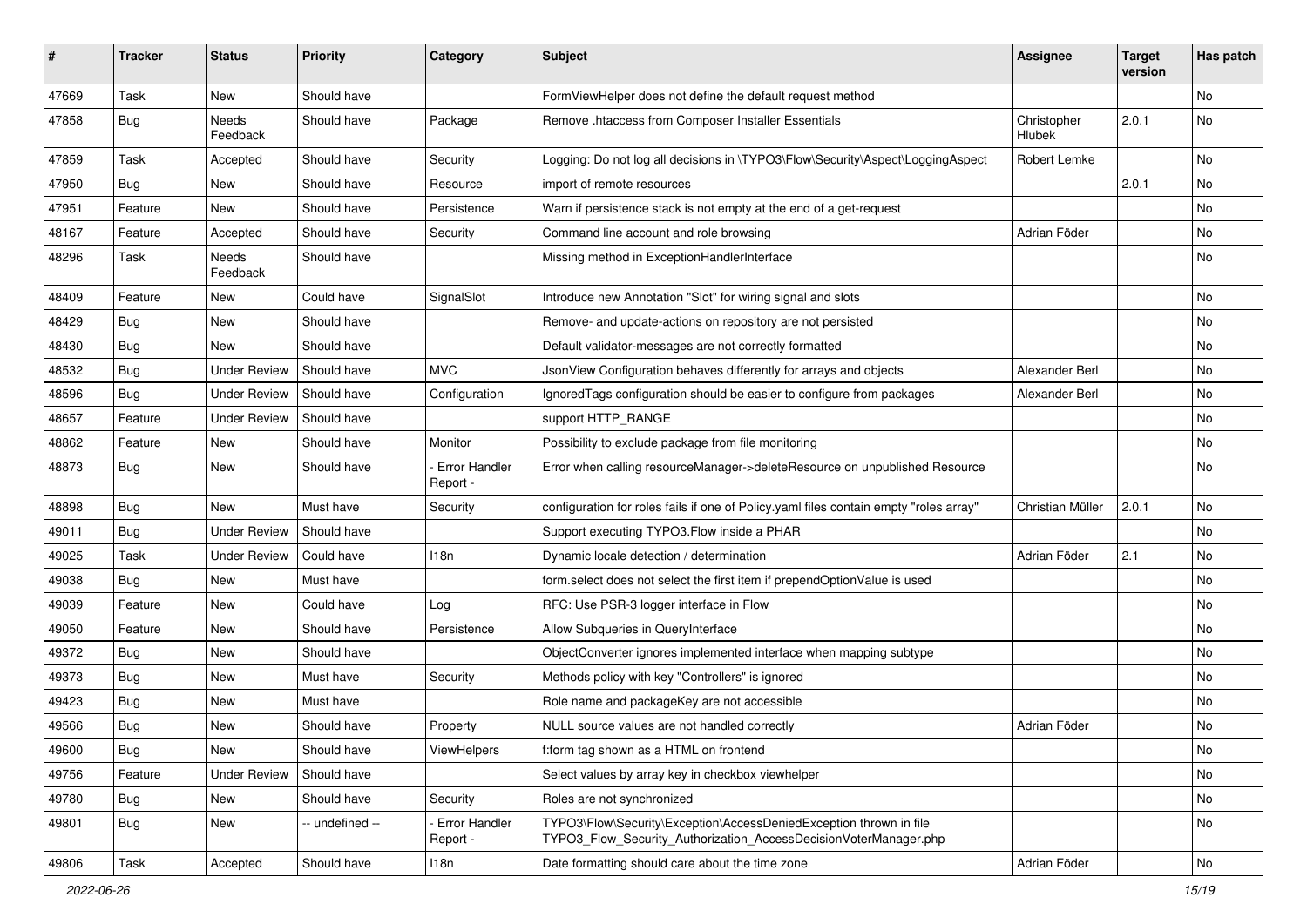| ∦     | <b>Tracker</b> | <b>Status</b>            | <b>Priority</b> | Category                         | <b>Subject</b>                                                                                        | <b>Assignee</b>             | <b>Target</b><br>version | Has patch      |
|-------|----------------|--------------------------|-----------------|----------------------------------|-------------------------------------------------------------------------------------------------------|-----------------------------|--------------------------|----------------|
| 50080 | Bug            | <b>Needs</b><br>Feedback | Should have     | Core                             | Broken concept for CLI/Web separation                                                                 | Karsten<br>Dambekalns       |                          | N <sub>o</sub> |
| 50262 | Feature        | New                      | Could have      | Package                          | Add Keywords to composer Json                                                                         |                             |                          | No             |
| 50342 | <b>Bug</b>     | New                      | Could have      |                                  | PropertyMapper: Use of interface method before implementation check                                   |                             |                          | No             |
| 50382 | Task           | New                      | Should have     | Command                          | Impossible to use arguments in CLI that are added by overriding<br>initializeCommandMethodArguments() |                             |                          | No             |
| 50395 | <b>Bug</b>     | Accepted                 | Should have     | MVC - Routing                    | Route cache caches routes for non dispatchable requests                                               | <b>Bastian</b><br>Waidelich |                          | No             |
| 50869 | Bug            | <b>New</b>               | Could have      |                                  | key() invoked on object                                                                               |                             |                          | No             |
| 50888 | Bug            | <b>Under Review</b>      | Should have     |                                  | WSOD by changing name of section and if Fluid caches are generated                                    |                             |                          | No             |
| 50901 | Feature        | <b>New</b>               | Should have     | Validation                       | @IgnoreValidation also for class fields                                                               |                             |                          | <b>No</b>      |
| 51100 | Feature        | New                      | Must have       | ViewHelpers                      | Links with absolute URI should have the option of URI Scheme                                          |                             |                          | No             |
| 51120 | <b>Bug</b>     | New                      | Must have       | Core                             | TYPO3\Flow\Core\Booting::buildSubprocessCommand - wrong command if passed<br>more than one parameters |                             |                          | No             |
| 51188 | <b>Bug</b>     | New                      | Should have     | Persistence                      | Doctrine does not respect AOP-injected properties                                                     |                             |                          | No             |
| 51277 | Feature        | New                      | Should have     |                                  | ViewHelper context should be aware of actual file occurrence                                          |                             |                          | No             |
| 51286 | Task           | New                      | Should have     |                                  | Custom error views should introduce a controller context somehow                                      |                             |                          | No             |
| 51312 | Bug            | New                      | Should have     | Core                             | Default php error handler generates warning (when loading<br>TYPO3\Flow\Error\Exception class)        |                             | 2.0                      | No             |
| 51459 | Feature        | New                      | Should have     | <b>MVC</b>                       | Allow catching of particular exceptions on property mapping                                           |                             |                          | No             |
| 51489 | <b>Bug</b>     | New                      | - undefined --  | Annotations                      | Doctrine\Common\Annotations\AnnotationException thrown in file<br>AnnotationException.php             |                             |                          | No             |
| 51530 | Task           | New                      | Should have     |                                  | Improve speed of Files::readDirectoryRecursively using RecursiveDirectoryIterator?                    |                             |                          | No             |
| 51676 | Feature        | <b>Under Review</b>      | Should have     | Resource                         | Support of symlinks for Resources                                                                     |                             |                          | <b>No</b>      |
| 51704 | <b>Bug</b>     | New                      | -- undefined -- | <b>Error Handler</b><br>Report - | TYPO3\Flow\Error\Exception thrown in file ErrorHandler.php                                            |                             |                          | No             |
| 51763 | Bug            | New                      | Should have     | Http                             | HttpRequest always returns content of the current request                                             |                             |                          | No             |
| 51809 | Bug            | <b>Under Review</b>      | Must have       | Core                             | Commit "[BUGFIX] Published resources don't support symlinks" produces an fatal<br>error on Windows    | Adrian Föder                | 2.0.1                    | No             |
| 51847 | <b>Bug</b>     | New                      | Should have     | Reflection                       | Overiding controller actions with other required parameter sets results in fatal error.               |                             | 2.x                      | No             |
| 52005 | <b>Bug</b>     | New                      | Could have      | <b>Error Handler</b><br>Report - | TYPO3\Flow\Error\Exception thrown in file ErrorHandler.php                                            |                             |                          | No             |
| 52014 | <b>Bug</b>     | <b>New</b>               | Should have     | Persistence                      | Migration makes fields NOT NULL even though not true                                                  |                             |                          | <b>No</b>      |
| 52185 | Bug            | <b>New</b>               | Could have      | Utility                          | PositionalArraySorter should detect recursive dependencies                                            |                             |                          | <b>No</b>      |
| 52419 | Bug            | New                      | Should have     |                                  | Wrong PHPDocs notation for default value inline f:translate viewhelper                                |                             | 2.0                      | No             |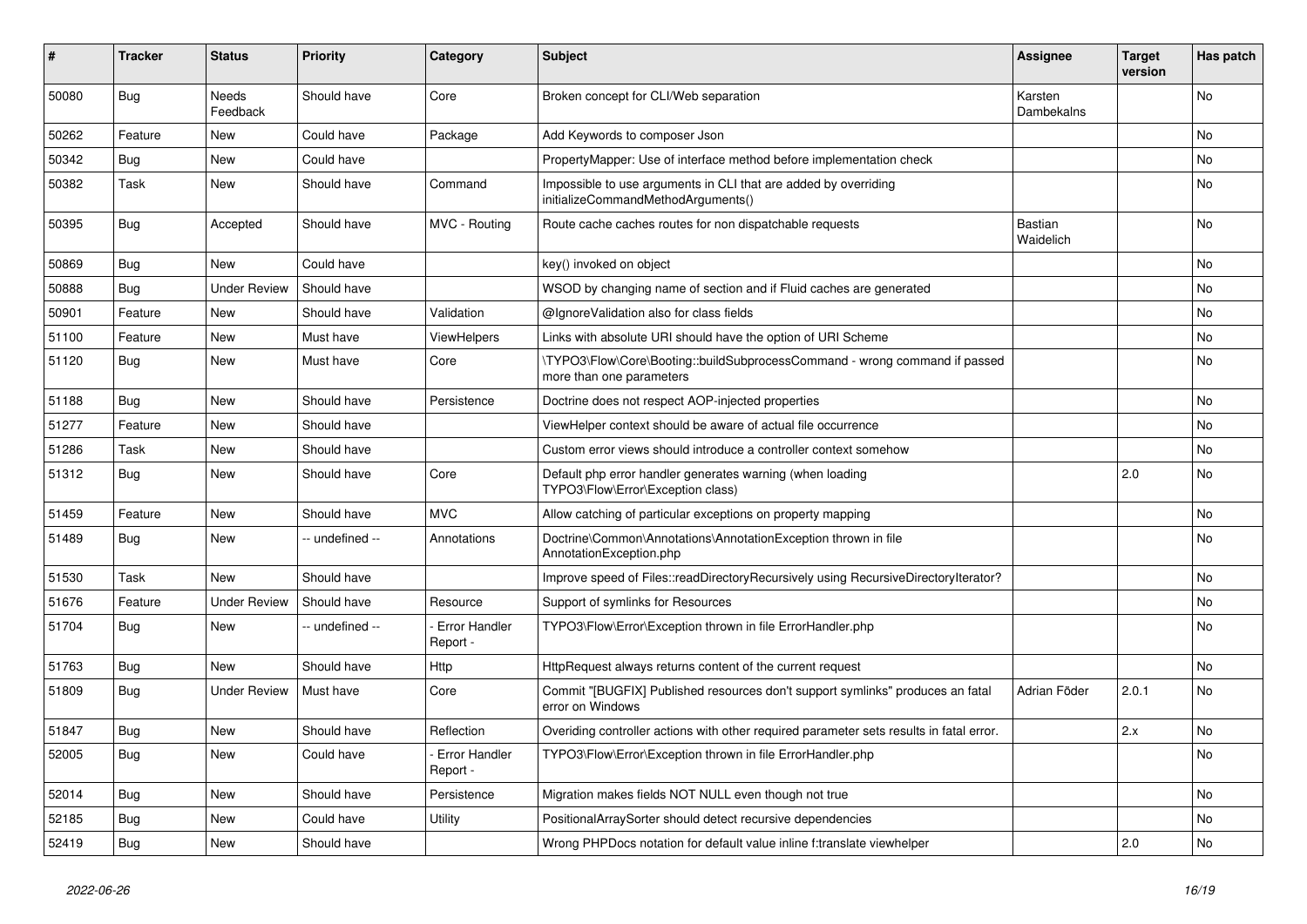| #     | <b>Tracker</b> | <b>Status</b>       | <b>Priority</b> | Category                         | <b>Subject</b>                                                                                                       | <b>Assignee</b>             | <b>Target</b><br>version | Has patch |
|-------|----------------|---------------------|-----------------|----------------------------------|----------------------------------------------------------------------------------------------------------------------|-----------------------------|--------------------------|-----------|
| 52430 | <b>Bug</b>     | <b>New</b>          | Should have     |                                  | Cannot convert from UUID to auto-increment ID                                                                        |                             |                          | No        |
| 52590 | Feature        | New                 | Should have     |                                  | Provide a way to get the Doctrine QueryBuilder                                                                       |                             |                          | No        |
| 52591 | <b>Bug</b>     | New                 | Should have     |                                  | The Pagination Widget broken for joined objects                                                                      |                             |                          | No        |
| 52640 | Feature        | <b>Under Review</b> | Should have     |                                  | Create an UnlessViewHelper as opposite to the IfViewHelper                                                           | Marc Neuhaus                |                          | No        |
| 52909 | <b>Bug</b>     | New                 | Should have     | Core                             | Class Loader fallback to non-proxy hides fatal errors                                                                |                             |                          | No        |
| 52945 | <b>Bug</b>     | New                 | Should have     |                                  | Excluded classes should only be excluded from reflection but still autoloaded                                        |                             |                          | No        |
| 53177 | Feature        | New                 | Should have     | Security                         | entity resource policy value support for `this`                                                                      |                             |                          | No        |
| 53189 | <b>Bug</b>     | New                 | Should have     |                                  | Blog tutorial no longer works                                                                                        | <b>Philipp Maier</b>        |                          | No        |
| 53224 | Bug            | New                 | Should have     | Object                           | Constructor in subclass breaks call chain leading to missing identifier / uuid                                       |                             |                          | No        |
| 53350 | <b>Bug</b>     | Accepted            | Should have     | MVC - Routing                    | Trying to create a Link in an Template in CLI Context should provide a helpful<br>exception                          | Bastian<br>Waidelich        |                          | No        |
| 53533 | Bug            | New                 | Should have     | Reflection                       | Class reflection assumes reverse PSR-0, can lead to fail in autoloader                                               |                             |                          | No        |
| 53620 | <b>Bug</b>     | New                 | Should have     | Package                          | Move Classes/TYPO3/Flow/Composer to own Package                                                                      |                             |                          | No        |
| 53806 | <b>Bug</b>     | <b>Under Review</b> | Should have     | Widgets                          | Paginate widget maximumNumberOfLinks rendering wrong number of links                                                 | <b>Bastian</b><br>Waidelich |                          | No        |
| 53851 | Bug            | New                 | -- undefined -- | <b>Error Handler</b><br>Report - | TYPO3\Flow\Core\Booting\Exception\SubProcessException thrown in file<br>Scripts.php                                  |                             |                          | No        |
| 54037 | Feature        | <b>Under Review</b> | Should have     | <b>MVC</b>                       | JsonView accepts encoding options                                                                                    |                             |                          | No        |
| 54046 | Bug            | New                 | Must have       | Persistence                      | Removal of ValueObjects from a ManyToMany relationship is not possible                                               |                             | 2.1                      | No        |
| 54146 | <b>Bug</b>     | New                 | Should have     | Security                         | Different sorting of arguments in ACL Patterns doesnt work                                                           | Christian Müller            |                          | No        |
| 54195 | Task           | New                 | Should have     | ViewHelpers                      | Rename and move FormViewHelper's errorClass value, currently 'f3-form-error'                                         | Adrian Föder                |                          | No        |
| 54284 | Bug            | New                 | Should have     | ViewHelpers                      | Default Option for Switch/Case VH                                                                                    |                             |                          | No        |
| 54381 | <b>Bug</b>     | New                 | -- undefined -- | <b>Error Handler</b><br>Report - | TYPO3\Flow\Core\Booting\Exception\SubProcessException thrown in file<br>Scripts.php                                  |                             |                          | No        |
| 54446 | Bug            | <b>New</b>          | Should have     | Cache                            | Cache filebackend 'include once'                                                                                     |                             |                          | No        |
| 54451 | <b>Bug</b>     | New                 | Must have       |                                  | No functionality at Apache environments with suexec                                                                  |                             |                          | No        |
| 54458 | Bug            | New                 | Should have     | Package                          | Missing Version Number in packages                                                                                   |                             |                          | No        |
| 54549 | Bug            | New                 | Must have       |                                  | PackageManager::createPackage is incompatible to PackageManagerInterface                                             |                             |                          | No        |
| 54589 | Bug            | New                 | Should have     | Security                         | Role parent is not removed from roles MM table                                                                       |                             |                          | NO.       |
| 54744 | Bug            | New                 | Should have     | Log                              | System.log contains many NOTICE Flow The argument "workspace" declared in<br>pointcut does not exist in method TYPO3 |                             |                          | No        |
| 55008 | Bug            | <b>Under Review</b> | Should have     |                                  | Interceptors should be used in Partials                                                                              | Christian Müller            |                          | No        |
| 55199 | Feature        | New                 | Should have     | Cli                              | Avoid Buffering of Shell output                                                                                      |                             |                          | No        |
| 55306 | Bug            | <b>Under Review</b> | Should have     |                                  | Filenames should not exceed 255 characters                                                                           | Christian Müller            |                          | No        |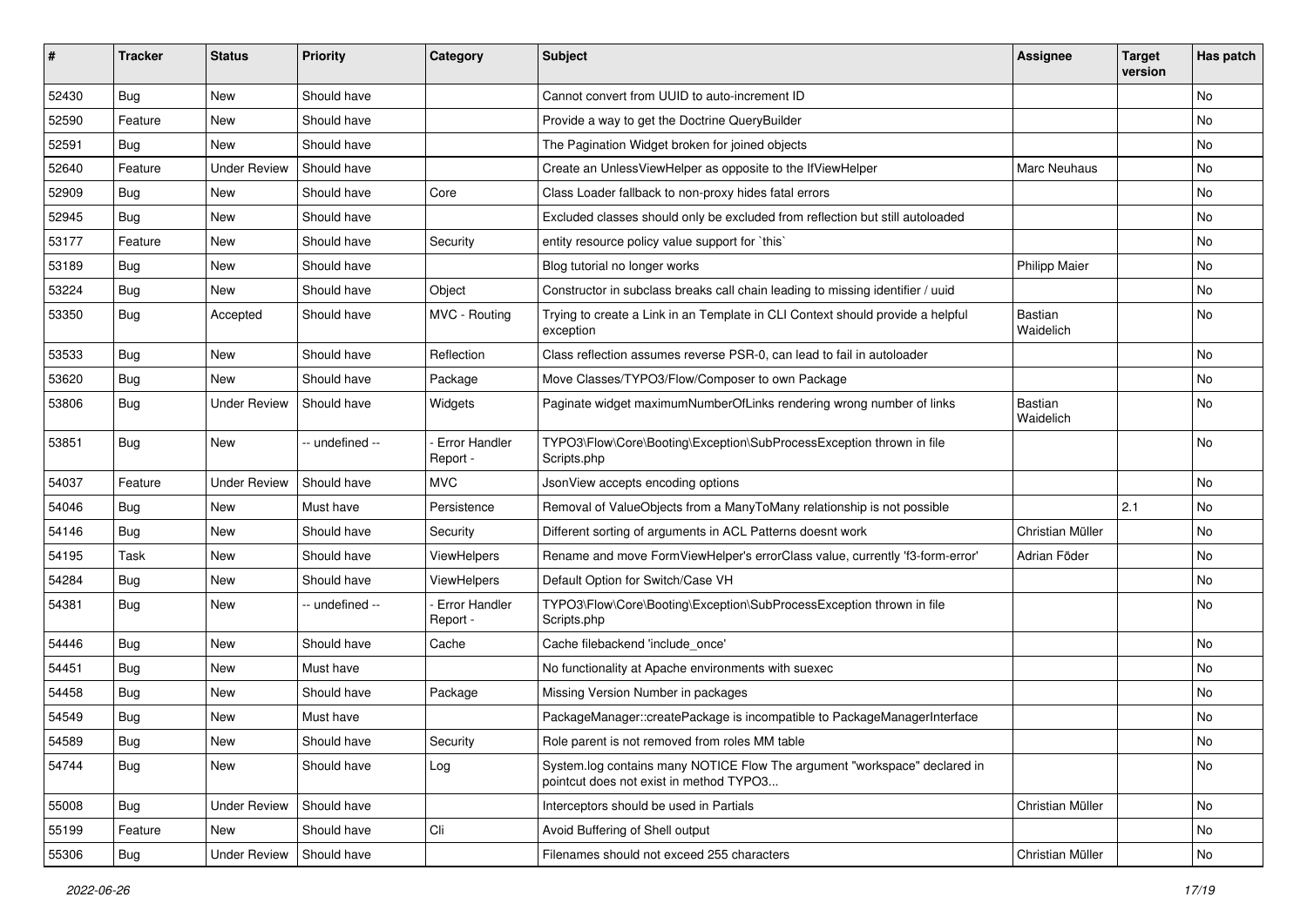| $\#$  | <b>Tracker</b> | <b>Status</b>       | <b>Priority</b> | Category        | <b>Subject</b>                                                                                        | <b>Assignee</b>        | <b>Target</b><br>version | Has patch |
|-------|----------------|---------------------|-----------------|-----------------|-------------------------------------------------------------------------------------------------------|------------------------|--------------------------|-----------|
| 55719 | Feature        | New                 | Could have      |                 | Support additional Resource Folders                                                                   |                        |                          | <b>No</b> |
| 55793 | Feature        | <b>Under Review</b> | Could have      | Persistence     | Add Support for groupBy                                                                               | Kerstin<br>Huppenbauer |                          | No        |
| 55831 | Feature        | New                 | Should have     |                 | Different scenarios for session settings                                                              |                        |                          | No        |
| 55870 | Feature        | New                 | Must have       |                 | Enhance f:form.textfield or add a f:form.datefield VH with enhanced validation and<br>propertymapping | Christian Müller       |                          | No        |
| 55937 | Bug            | New                 | Must have       | Session         | FlashMessage queue is lost                                                                            |                        |                          | No        |
| 55953 | Task           | New                 | Could have      | Persistence     | Repair and streamline ValueObject support                                                             |                        |                          | No        |
| 55954 | Bug            | New                 | Should have     |                 | Associations to ValueObjects should not be cascade all'd                                              |                        |                          | No        |
| 55957 | Task           | New                 | Should have     | <b>AOP</b>      | RFC: Optimize AOP proxies                                                                             |                        |                          | No        |
| 55958 | Task           | New                 | Should have     |                 | RFC: Use PHP 5.4 closure features for direct ObjectAccess                                             |                        |                          | <b>No</b> |
| 56036 | Feature        | New                 | Should have     |                 | Optimize autoloading                                                                                  |                        |                          | No        |
| 56107 | <b>Bug</b>     | New                 | Should have     | Property        | Property mapping configuration only supports one wildcard at a time                                   |                        |                          | No        |
| 56237 | Task           | New                 | Should have     |                 | in-line (Condition)ViewHelpers should not evaluate on parsing                                         |                        |                          | No        |
| 56486 | Feature        | New                 | Should have     |                 | Optimize the ObjectManager for performance                                                            |                        |                          | No        |
| 56544 | <b>Bug</b>     | New                 | Must have       | Core            | FLOW Exception on tar package inclusion via composer                                                  |                        |                          | No        |
| 56556 | Feature        | New                 | Should have     |                 | support hasProperty and isProperty                                                                    |                        |                          | No        |
| 56573 | <b>Bug</b>     | New                 | Should have     | Persistence     | Converting by Flow\Identity                                                                           |                        |                          | No        |
| 56601 | Bug            | Under Review        | Must have       |                 | PersistenceManager wrong handling of ORM\ld                                                           |                        |                          | <b>No</b> |
| 56602 | Major Feature  | New                 | Should have     | Persistence     | Handling Of Multi Identity Entities                                                                   |                        |                          | No        |
| 56744 | Feature        | New                 | Must have       |                 | stay logged in                                                                                        |                        |                          | No        |
| 56856 | Bug            | <b>Under Review</b> | Must have       |                 | Fix StandardView Template                                                                             |                        |                          | No        |
| 56916 | Feature        | New                 | Should have     | Http            | Support PATCH request method as of RFC5789                                                            |                        |                          | No        |
| 57374 | Bug            | New                 | Should have     | Session         | Persisted entities saved in session are not resolved                                                  |                        | 2.x                      | <b>No</b> |
| 57437 | <b>Bug</b>     | New                 | Should have     | Package         | Composer package replacement is not supported                                                         |                        |                          | No        |
| 57450 | Bug            | New                 | Should have     | Validation      | International E-Mail addresses (umlauts, etc.) are not validated correctly                            |                        |                          | No        |
| 57541 | <b>Bug</b>     | <b>Under Review</b> | Must have       | Security        | Content Security: operands work intrinsically differently in Rewrite and Manual check                 |                        |                          | No        |
| 57763 | Feature        | New                 | Should have     |                 | Allow controller / package / action as params in<br>\TYPO3\Fluid\ViewHelpers\Form\ButtonViewHelper    |                        |                          | No        |
| 57796 | <b>Bug</b>     | New                 | Should have     |                 | XLIFF Fails if id === nodedata                                                                        |                        |                          | No        |
| 57815 | Bug            | New                 | Should have     | Resource        | Invalid resources are saved in the persistent resources folder                                        |                        |                          | No        |
| 57885 | Bug            | New                 | Must have       |                 | Inputs are cleared from a second form if the first form produced a vallidation error                  |                        |                          | No        |
| 57972 | Bug            | New                 | Should have     | Documentation - | Missing @ManyToOne in example for resource                                                            |                        |                          | No        |